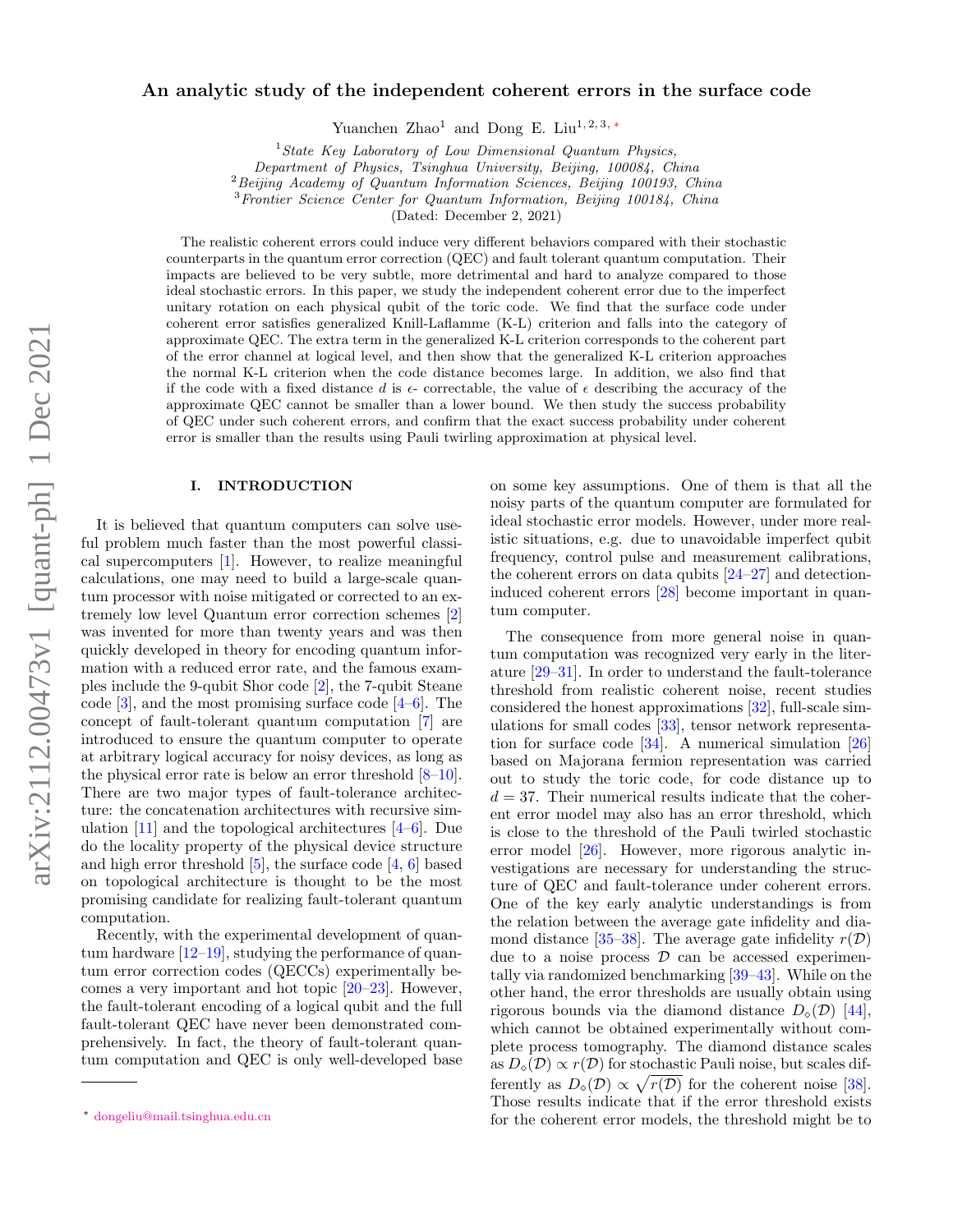square the values of their stochastic counterparts. Although the mitigation schemes [\[45–](#page-14-28)[50\]](#page-14-29) are proposed for the coherent noise, the assumptions beyond the realistic situations are necessary for those schemes.

Some recent analytic work has made great progress in understanding one type of coherent error models, e.g. the independent coherent noise [\[24,](#page-14-14) [25,](#page-14-30) [27\]](#page-14-15). Ref. [\[24\]](#page-14-14) proved an interesting result that the diamond distance  $D_{\diamond}^{L}$  of the logical qubit is related to the the diamond distance of the physical qubit or the rotation angle  $\theta$ , i.e.  $D_{\diamond}^{L} \leq c_{n,k} |\sin \theta|^{d}$  for  $[n, k, d]$  code, where d is the code distance and the prefactor  $c_{n,k}$  is upper bounded by an exponential function of the number of the encoded qubit n (note that  $n \sim 2d^2$  for surface code). Therefore, the results cannot lead to positive impression in the large code limit. In addition, even with a better prefactor, we notice that the logical diamond distance  $D_{\diamond}^L \sim r^{(d+1)/2}$  for the stochastic noise and the average infidelity from the randomized benchmarking [\[38\]](#page-14-24) could scale as  $r \sim \theta^2$ ; and therefore, we have to be careful to reach the conclusion that the coherent errors are more favourable than the stochastic ones. Ref. [\[25\]](#page-14-30) also studied the independent coherent noise for stabilizer code and focused on the offdiagonal parts due to the noise channel in the logical code space. They found that after perfect syndrome measurement, the syndrome averaged logical off-diagonal terms of the error channel decays exponentially with respect to the code distance, and the decay is faster than that from the logical diagonal terms. Then, they made a conclusion that the syndrome measurements of the stabilizer code decohere independent coherent errors. Ref. [\[27\]](#page-14-15) conducted a more comprehensive study for the independent coherent noise for the toric code. They went beyond the small  $\theta$  limit [\[25\]](#page-14-30) to considered all corrections of  $\theta$ , and show that the logical channel after error correction loses coherence as increasing distance, which is consistent to the results from Ref. [\[25\]](#page-14-30). However, those results mainly focused on the matrix elements between different logical states, i.e. logical off-diagonal terms. A natural question to ask is that how dose the coherency of the noise channel affect the logical diagonal terms and the success probability of error corrections.

### Summary of results

In this paper, we study the independent coherent error as well, and focus on topological surface code architecture. We aim to study the effects of the coherent error channel on the success probability of the error correction procedure. In order to develop our analytic approach, we first revisit the basic concept and the notations for the topological surface code [\[5,](#page-14-9) [51\]](#page-14-31) in the beginning of Sec[.II.](#page-1-0) Then, we introduce the error correction procedure for the coherent error channel, and consider a maximum likelihood decoder to define the success probability of the error correction.

In Sec. [III,](#page-4-0) we rewrite the coherent error after a perfect syndrome measurement into a quantum channel, and split its effect into two categories using the local operators on surface code: logical diagonal terms and logical off-diagonal terms. Ref. [\[25\]](#page-14-30) shows that the logical offdiagonal terms for stabilizer codes decay exponentially as increasing code distance, and thus conclude that QEC procedures decohere noise. However, we realized that coherent error may play an important role for the logical diagonal terms, and divide those parts into the physical diagonal terms and the physical off-diagonal terms, which correspond to the stochastic contribution with Pauli twirl approximation and coherent contribution beyond Pauli twirling, respectively.

In Sec. [IV,](#page-5-0) we study the coherent error channel in the framework of the Knill-Laflamme (K-L) criterion or the QEC condition [\[52\]](#page-14-32), and find that the surface code under the coherent error channel satisfies a generalized K-L criterion [\[53\]](#page-14-33) and falls into the category of the approximate QEC. We find the extra term  $\epsilon$ , that roughly describing the accuracy of the approximate QEC, corresponds to the coherent part of the error channel at the logical level; and therefore, for a fixed small coherent rotation angle, the coherent error channel converges towards probabilistic quantum channel as code distance approaches infinity. On the other hand, we also find that if the code with a fixed distance d is  $\epsilon$ - correctable, the value of  $\epsilon$  describing the accuracy of the approximate QEC cannot be smaller than a lower bound.

In Sec. [V,](#page-8-0) we focus on the success probability of the QEC procedure by considering the logical diagonal terms, and aim to compare the effects of coherent parts with the stochastic parts (terms after Pauli twirling). One can imagine those stochastic parts as the Pauli averaged infidelity of the coherent errors. We analytically find that the exact success probability from the contribution of the coherent parts is always smaller than the contribution from the stochastic parts using Pauli twirling at physical level, and our analytic results are consistent with the numerical simulations [\[26\]](#page-14-22). We can see that even if the logical off-diagonal terms due to the coherent errors decay as increasing the code distance, the success probability determined by the logical diagonal terms will show distinct behaviors regarding the coherency of the error channel. The conclusions and discussions are shown in Sec. [VI.](#page-11-0)

# <span id="page-1-0"></span>II. PRELIMINARY OF QEC IN SURFACE **CODE**

We consider the quantum error correction procedure based on the topological surface code  $[4, 5]$  $[4, 5]$  $[4, 5]$ , and focus on their performance under the coherent errors, e.g. coherent rotations due to imperfect control pulse calibrations. We assume the coherent noise process is independently applied on each qubit in the code, and the coherent rotations for all the qubit are along the  $X$  axis with the same rotation angle  $\theta$ .

Let us briefly review the QEC procedure of the surface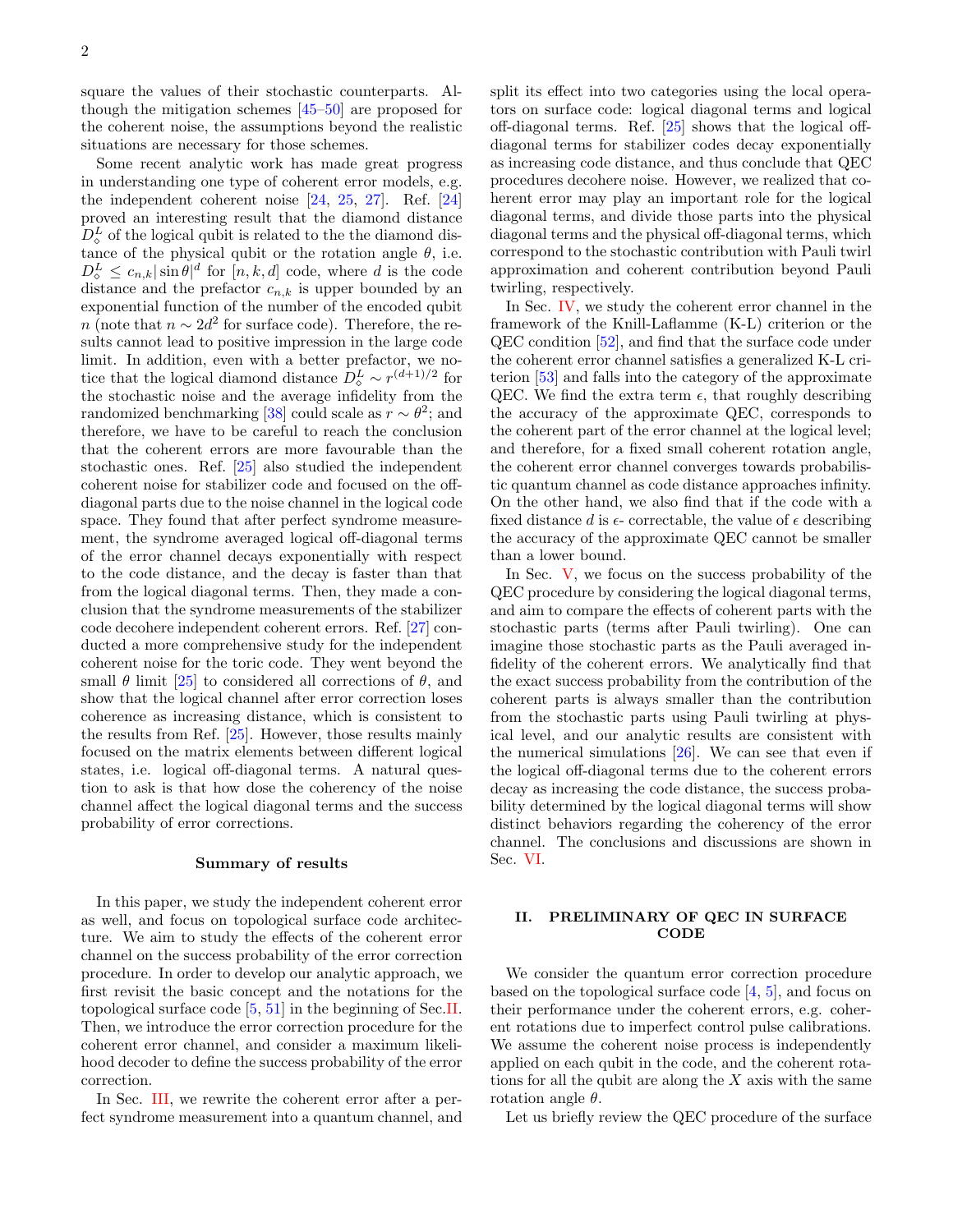

<span id="page-2-0"></span>FIG. 1. Stabilizer generators and logical Pauli operators of toric code (the lattice has periodic boundary condition).



<span id="page-2-1"></span>FIG. 2. Error chain on the toric code lattice.

code on a torus, which is also called toric code [\[4,](#page-14-3) [5\]](#page-14-9), and define the notation used in the work. Toric code is a stabilier code defined on a two dimensional square lattice with periodic boundary condition, like in FIG. [1.](#page-2-0) The qubits lies on the edges of the lattice. There are two kinds of stabilizer generators  $Z_v$  and  $X_f$ .  $Z_v$  means four Pauli Z operators act around a vertex  $v$ , and  $X_f$ means four Pauli  $X$  operators act around a face  $f$ , as in FIG. [1.](#page-2-0) There are 4 logical Pauli operators  $\overline{X}_1$ ,  $\overline{X}_2$ ,  $Z_1, Z_2$ . The logical X operators are non-contractable loops on the lattice, and the logical Z oerators are noncontractable loops on the dual lattice. The code subspace is 4 dimensional (2 logical qubits), and the basis states can be chosen as eigenstates of  $\overline{Z}_1$  and  $\overline{Z}_2$ , denoted as  $|0, 0\rangle$ ,  $|0, 1\rangle$ ,  $|1, 0\rangle$ ,  $|1, 1\rangle$ . Logical Pauli operators act on these logical qubits just as physical Pauli operators act on Physical qubits.

When Pauli  $X$  errors occurs on Physical qubits, they can be viewed as error chain on the toric code lattice, as in FIG. [2.](#page-2-1) Since Pauli Z errors can be dealt with similarly on the dual lattice, we consider only Pauli X errors. In order to write down these error chains explicitly, we follow the notation in Ref. [\[51\]](#page-14-31). Suppose the number of vertices, edges and faces are respectively  $\mathcal{V}, \mathcal{E}$  and  $\mathcal{F}.$ We assign a  $\mathbb{Z}_2$  group on each edge. The tensor product

<span id="page-2-2"></span>

FIG. 4. Boundary operators.

<span id="page-2-3"></span>of these  $\mathbb{Z}_2$  forms an Abelian group  $C_1 \simeq \mathbb{Z}_2^{\mathcal{E}}$ . Any element  $E \in C_1$  is a binary vector of length  $\mathcal{E}$ , and can be expressed as

$$
E = \sum_{i} c_i e_i, \quad c_i = 0 \text{ or } 1,
$$
 (1)

where  ${e_i}_i$  stands for the edges. E can also be viewed as an error chain on the lattice. For example, the error chain in FIG. [2](#page-2-1) will be expressed as  $E = \sum_i c_i e_i$  where  $c_i = 1$ for all the bold edges and  $c_i = 0$  for all the empty edges. The corresponding Pauli operator will be denoted as  $X_E$ . The binary addition of two error chains  $E = \sum_i c_i e_i$  and  $E' = \sum_i c'_i e_i$  is defined as  $E + E' = \sum_i (c_i + c'_i)_{\text{mod }2} e_i$ , visually expressed as FIG. [3.](#page-2-2) Obviously we have

$$
X_E X_{E'} = X_{E+E'}
$$
 (2)

for arbitrary  $E, E' \in C_1$ . We can define Abelian groups for vertices and faces in similar ways, denoted as  $C_0$  and  $C_2$ . Naturally there are boundary operators between  $C_2$ ,  $C_1$  and  $C_0$ :

$$
C_2 \xrightarrow{\partial_2} C_1 \xrightarrow{\partial_1} C_0. \tag{3}
$$

The action of boundary operators is shown in FIG. [4.](#page-2-3) Any error chain that represents a X stabilizer is boundary of a region, so it belongs to the image of boundary operator on faces  $B_1 = \text{Im } \partial_2$ . Two error chains that differ by a stabilizer (differ by a boundary) have the same effect on code subspace. We use [·] to denote the equivalent class module  $B_1$ ,  $[E] = \{E + b | b \in B_1\} \in C_1/B_1$ .  $C_1/B_1$  describes the effect of error chains on cod subspace. Clearly  $[E] + [E'] = [E + E']$ . Suppose error  $X_E$ occurs, if we perform syndrome measurement of all  $Z_v$ operators, we can detect all the ends of error chain  $E$ , which is  $S = \partial_1 E$ . S is what we called syndrome. Error correct introduces a new Pauli operator  $X_{E_c}$  that form closed loop configuration with original error. Closed loop configurations are just error chains that have no ends, so they belong to the kernel of boundary operator on edges  $Z_1 = \text{Ker }\partial_1$ . The boundary of regions must be closed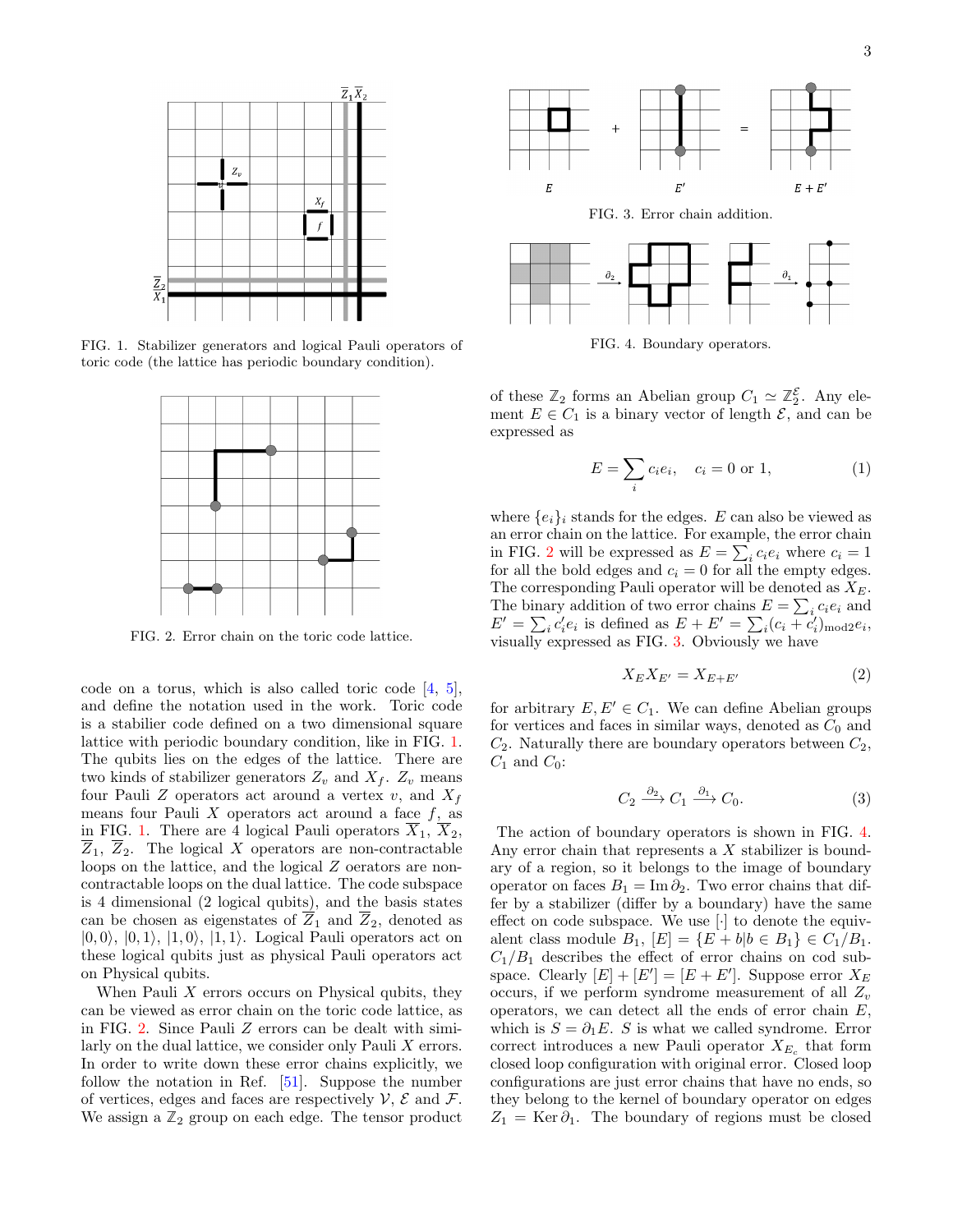loops, so  $B_1 \subset Z_1$ , in other word  $\partial^2 = \partial_1 \circ \partial_2 = 0$ . A closed loop configuration might purely be a stabilizer, or it might contain non-contractable loops, which correspond to logical operators. Consider the quotient  $H_1 = Z_1/B_1$ .  $H_1$  has four elements on torus. For  $[L] \in H_1$ , if L is empty error chain  $L = 0$ , [0] is just the set of boundaries, the set of stabilizers. if  $[L] \neq [0],$  $X_L$  is equivalent to one of the three logical operators  $\overline{X}_1, \overline{X}_2, \overline{X}_1\overline{X}_2$ . In the error correction procedure, if the final loop configuration  $E + E_c$  belongs to [0], the error correction succeed. But if  $E + E_c \in [L \neq 0]$ , there will be a logical error.

### A. Error Correction Procedure for surface code

The error correction procedure for surface code with coherent errors can be summarized as the following four steps:

- 1. Start with the initial state  $|\psi_0\rangle$  which belongs to the code space of the surface code,
- 2. Coherent error  $U = \prod_e e^{i\theta X_e}$  occurs. ( $X_e$  stands for Pauli  $X$  operator acting on qubit  $e$ ),
- 3. Apply perfect syndrome measurements for all stabilizer operators,
- 4. Apply Pauli correction  $X_{E_c}$  depending on the decoder and the syndrome.

We expand the coherent error operator  $U$  in order of the Pauli  $X$  operators:

<span id="page-3-0"></span>
$$
U = \prod_{e} (\cos \theta + i \sin \theta X_e) = \sum_{E} a_E X_E.
$$
 (4)

Here  $\sum_E$  means the summation over all error chains, and the coefficient can be written as

$$
a_E = \prod_{e \in E} i \sin \theta \prod_{e \notin E} \cos \theta.
$$
 (5)

It shows that the coherent error cause a superposition of different error chain operators. Applying this operator on the initial state leads to a coherent liner superposition of error chain states

$$
|\psi_{CE}\rangle = \sum_{E} a_E X_E |\psi_0\rangle.
$$
 (6)

After syndrome measurement for all the stabilizer operators, we get an ensemble of the possible syndrome outcomes:

<span id="page-3-1"></span>
$$
\{ N_S \sum_{E|\partial E = S} a_E X_E |\psi_0\rangle \} S, \tag{7}
$$

where  $S$  denotes the syndrome for a particular measurement outcome,  $N_S$  is the normalization factor,  $\sum_{E|\partial E=S}$ 

means the summation over all error chains that have syndrome S. The ensemble is weighted by the probability of different syndrome outcomes:

<span id="page-3-2"></span>
$$
\Pr(S) = \sum_{E|\partial E = S} \sum_{E'|\partial E' = S} a_E a_{E'}^* \langle \psi_0 | X_E X_{E'} | \psi_0 \rangle. \tag{8}
$$

The normalization factor  $N_S$  equals to  $1/\sqrt{\Pr(S)}$ . If we readout the measurement outcome, we will get a specific syndrome S. Then after Pauli correction, the final state is:

$$
|\psi_{final}\rangle = N_S \sum_{E|\partial E=S} a_E X_{E+E_c} |\psi_0\rangle.
$$
 (9)

We want to understand the key difference between this result and that using Pauli twirl approximation [\[54\]](#page-14-34), where the coherent error channel on each qubit  $\Lambda(\rho)$  =  $e^{i\theta X} \rho e^{-i\theta X}$  is averaging over a Pauli twirl  $\overline{\Lambda}(\rho)$  =  $\cos^2 \theta \rho + \sin^2 \theta X \rho X$ . In that case, we instead obtain the same ensemble as those from the stochastic error model:

$$
\{ a_E X_E |\psi_0\rangle \} _E, \tag{10}
$$

which is weight by the probability of different errors  $p(E) = |a_E|^2$ . Note that the state from the ensemble due to the stochastic error can be simply described by error chain applying onto the code space state. On the other hand, the coherent error channel generate a coherent linear superposition of error chain states.

### <span id="page-3-3"></span>B. Success Probability of Error Correction

To characterize the effectiveness of error correction, we use the fidelity  $F = |\langle \psi_0 | \psi_{final} \rangle|^2$  to represent how close are the final state and the initial state, and  $F$  is close to 1 when the final state gets close to the initial state. We can also view the fidelity  $F$  as the success probability of error correction. Note that this expectation value depends on the choice of initial state. If the initial state is an eigenstate of logical Pauli  $X$  operator, then the final state differs from the initial state by a global phase factor, which means the error correction will always succeed. But if the initial state is an eigenstate of logical Pauli Z operator, the Pauli X error will have the most significant influence on error correction. So in the following sections, we assume the initial state is the eigenstate of both logical Z operators for the toric code, labeled by  $|\psi_0\rangle = |0,0\rangle$  (recall that the four eigenstates of the two logical Z operators are  $|\psi_0\rangle = |0,0\rangle, |\psi_0\rangle = |0,1\rangle,$  $|\psi_0\rangle = |1,0\rangle$ , and  $|\psi_0\rangle = |1,1\rangle$ ). So we have:

$$
|\langle \psi_0 | \psi_{final} \rangle|^2 = |N_S \sum_{E | \partial E = S} a_E \langle 0, 0 | X_{E + E_c} | 0, 0 \rangle|^2
$$
  
=  $|N_S \sum_{E \in [E_c]} a_E|^2$ . (11)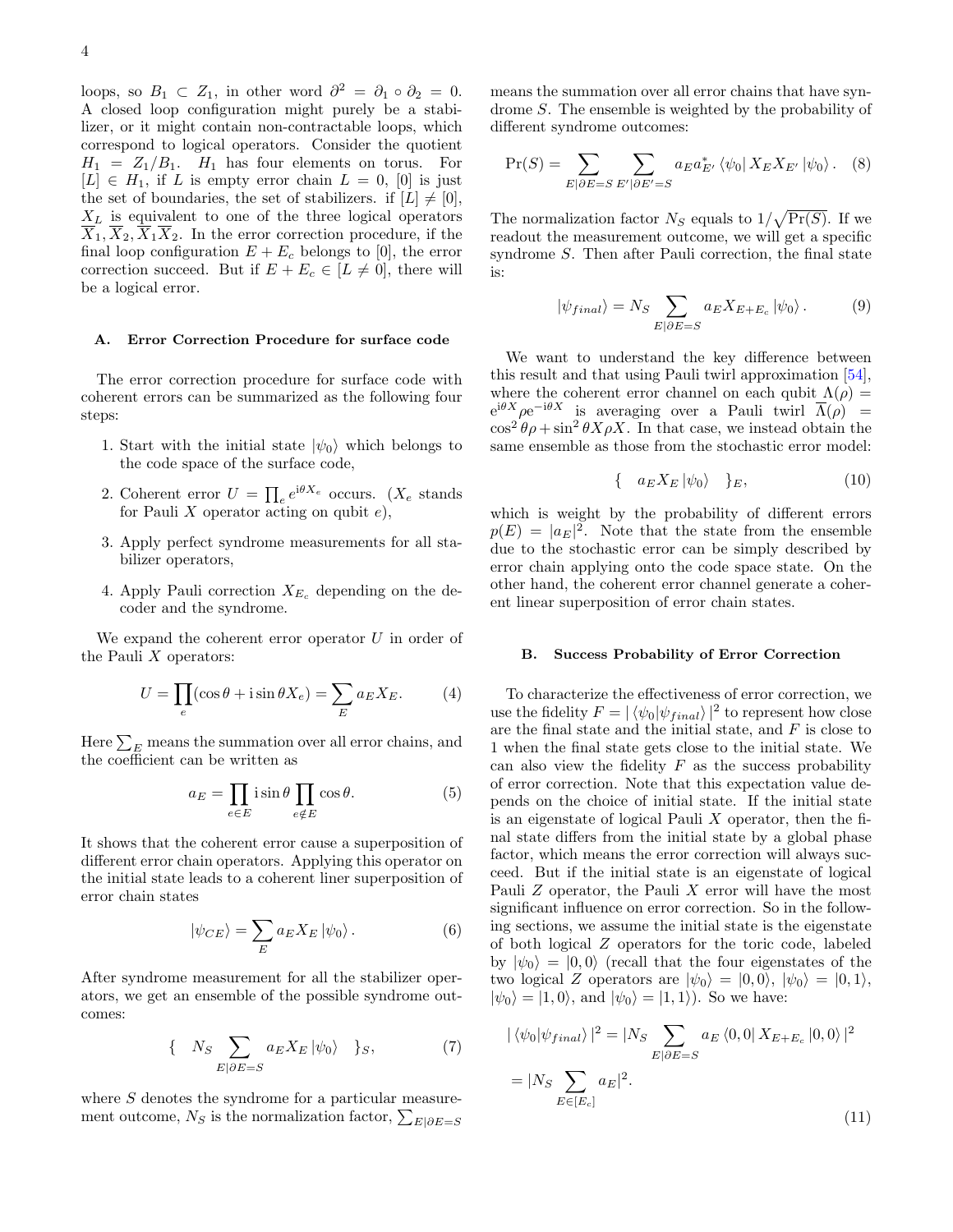Here the second line is due to the fact that  $\langle 0,0| X_{E+E_c} |0,0 \rangle$  equals 1 if E is in the same equivalent class of  $E_c$  which means  $X_{E+E_c}$  is a stabilizer and it vanishes if  $E + E_c$  contains non-contractable loops which means  $X_{E+E_c}$  is a logical operator on code subspace. Here we note that the dependence of fidelity on initial state is not a consequence of coherence. For example for stochastic Pauli  $X$  error, if the initial state is a eigenstate of logical X operators, then after error correction will always be the initial state times a overall phase factor, and the fidelity is always 1.

For convenience when comparing coherent error with stochastic error, we can explain the above expression of fidelity as probability. We note that the state after syndrome measurement is  $N_S \sum_{E|\partial E=S} a_E X_E |0,0\rangle$ . Since a specific syndrome corresponds to four equivalent classes of error chain, we can split the summation  $\sum_{E|\partial E=S}$  to the summation of four different error classes:

$$
N_S \sum_{E|\partial E=S} a_E X_E |0,0\rangle =
$$
  
\n
$$
(N_S \sum_{E \in [E_{S,1}]} a_E) X_{E_{S,1}} |0,0\rangle + (N_S \sum_{E \in [E_{S,2}]} a_E) X_{E_{S,2}} |0,0\rangle
$$
  
\n
$$
+ (N_S \sum_{E \in [E_{S,3}]} a_E) X_{E_{S,3}} |0,0\rangle + (N_S \sum_{E \in [E_{S,4}]} a_E) X_{E_{S,4}} |0,0\rangle
$$
\n(12)

where  $[E_{S,1}], [E_{S,2}], [E_{S,3}], [E_{S,4}]$  are the four error classes. The error chain  $E_{S,i}$  is labeled with S to notify that the syndrome of  $E_{S,i}$  is S,  $\partial E_{S,i} = S$ . Therefore, the probability of error class  $[E_{S,i}]$  under the condition of syndrome S yields

$$
Pr([E_{S,i}||S) = |N_S \sum_{E \in [E_{S,i}]} a_E|^2.
$$
 (13)

Besides, the probability is normalized:

$$
\sum_{[E_{S,i}]|\partial E_{S,i}=S} \Pr([E_{S,i}]|S) = 1,
$$
\n
$$
\sum_{S} \sum_{[E_{S,i}]|\partial E_{S,i}=S} \Pr(S) \Pr([E_{S,i}]|S) = 1,
$$
\n(14)

Here  $\sum_{[E_{S,i}]|\partial E_{S,i}=S}$  means the summation over all four error classes that have syndrome S. because the states we considered are all normalized. So we call  $Pr([E_c||S)]$ the success probability of the error correction procedure, and it is just the fidelity  $F$  we concerned.

With  $Pr([E_{S,i}||S],$  we can define a maximum likelihood decoder [\[55\]](#page-14-35), which is to choose the error class  $[E_{S,max}]$ that has the largest  $Pr([E_{S,i}]|S)$  for Pauli correction. In that case, the logical class in the quantum channel from initial state to final state  $\sum_{E|\partial E=S} a_E X_{E+E_{S,max}}$  is [0], which corresponds to identity operator, so the final state is most close to the initial state.

Here we introduce some other notations that will be used later. For an error class  $[E_{S,i}]$  under a given syndrome S, we can always split it as the summation of

 $[E_{S,max}]$  and a logical class  $[L], [E_{S,i}] = [E_{S,max}] + [L].$  So we can equivalently denote  $Pr([E_{S,i}||S) = Pr([E_{S,max} +$  $L||S$  as  $Pr([L||S)$ . The product of it and syndrome probability  $Pr(S)$  is the joint probability

$$
Pr([L], S) = Pr(S) Pr([L]|S) = |\sum_{E \in [E_{S, max} + L]} a_E|^2,
$$
\n(15)

and obviously  $\sum_{[L],S} \Pr([L], S) = 1$ ,  $\sum_{[L]} \Pr([L], S) =$  $Pr(S)$ . In this case [L] and S can be viewed as two random variables and now the choice of the value of [L] do not rely on S while  $[E_{S,i}]$  must have S as its ends. Then  $Pr([L = 0|S)$  is the success probability of the decoder for a particular syndrome S, and  $\sum_{S} \Pr([0], S)$  is the averaged success probability of the decoder.

## <span id="page-4-0"></span>III. DISTINGUISH DIAGONAL AND OFF-DIAGONAL PARTS

 $|0,0\rangle$  we considered is: In this section we distinguish coherent contribution and stochastic contribution in the error channel. Coherent error an stochastic error can be related through Pauli twirling. The single qubit coherent error channel

$$
\Lambda(\rho) = e^{i\theta X} \rho e^{-i\theta X}
$$
  
=  $\cos^2 \theta I \rho I + i \sin \theta \cos \theta X \rho I$  (16)  
-  $i \sin \theta \cos \theta I \rho X + \sin^2 \theta X \rho X$ .

After Pauli twirl approximation, which ignores the offdiagonal part of error channel  $\Lambda$ , we get the Stochastic error channel:

$$
\overline{\Lambda}(\rho) = \cos^2 \theta \rho + \sin^2 \theta X \rho X. \tag{17}
$$

 $\overline{\Lambda}$  is the error channel that Pauli X error occurs at probability  $p = \sin^2 \theta$ . Generally we can say that stochastic contribution is the diagonal part of the error channel.

We know that the state after syndrome measurement is  $N_S \sum_{E|\partial E=S} a_E X_E |\psi_0\rangle$ . The overall error channel is:

$$
\mathcal{D}(|\psi_0\rangle \langle \psi_0|) =
$$
\n
$$
\sum_{S} \sum_{E|\partial E=S} \sum_{E'|\partial E'=S} a_E a_{E'}^* X_E |\psi_0\rangle \langle \psi_0| X_{E'}.
$$
\n(18)

After we gather the information of syndrome, the error channel of a particular syndrome S is

<span id="page-4-1"></span>
$$
\mathcal{D}_S(\ket{\psi_0}\bra{\psi_0}) = \newline |\!\!\! N_S|^2 \sum_{E|\partial E = S} \sum_{E'|\partial E' = S} a_E a_{E'}^* X_E \ket{\psi_0}\bra{\psi_0} X_{E'}.
$$
 (19)

At the level of physical noise, the diagonal (off-diagonal) terms of coherent error are  $E = E' (E \neq E')$  terms in [\(19\)](#page-4-1), we will call them physical diagonal (off-diagonal) terms. Pauli twirl approximation means that all the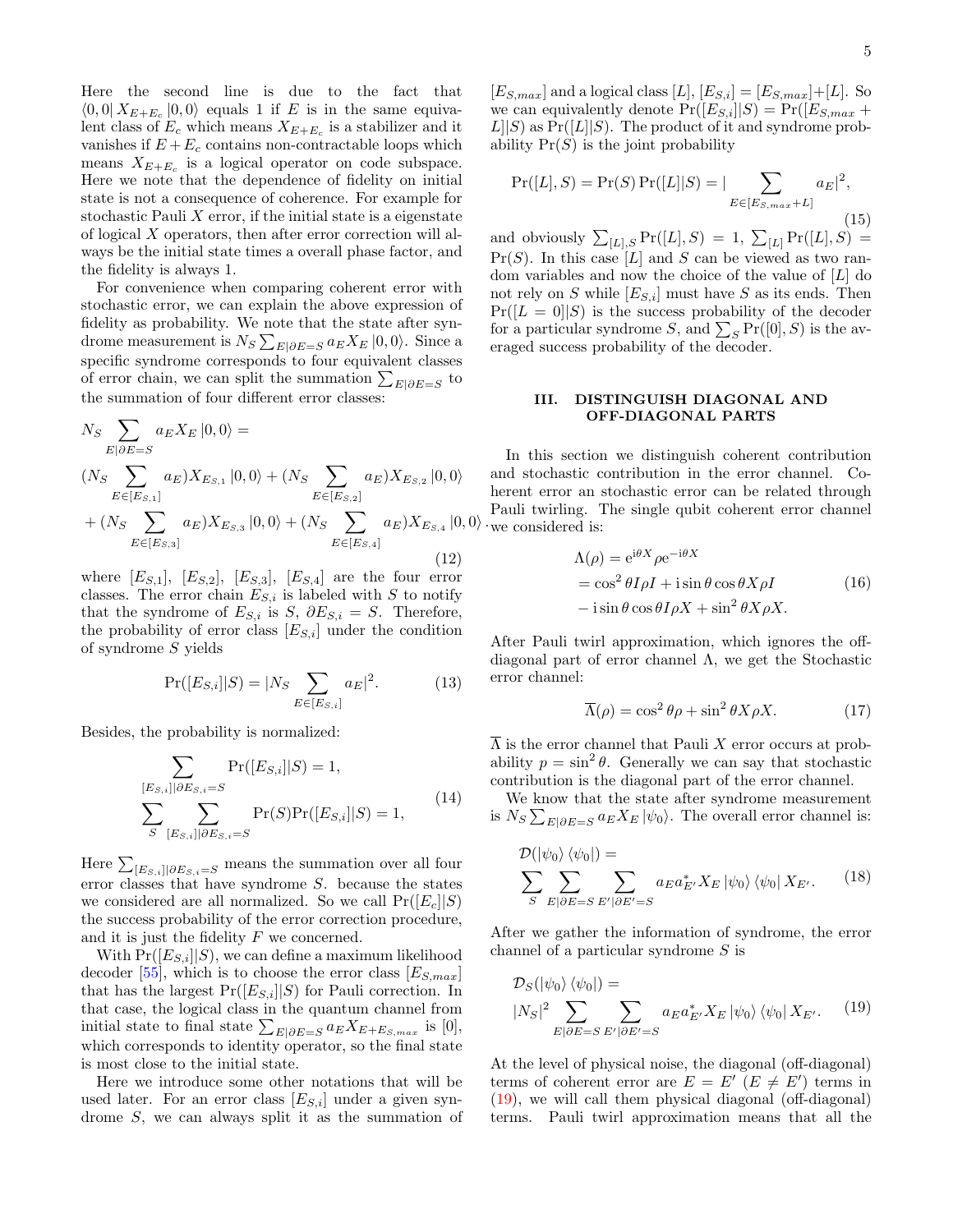physical off-diagonal terms are dropped. In [\(19\)](#page-4-1), the summation of error chain  $\sum_{E|\partial E=S}$  can be split to summation of logical classes  $\sum_{[L]}$  and summation of errors in a logical class  $\sum_{E_L \in [E_{S,max} + L]}$ :

<span id="page-5-1"></span>
$$
\mathcal{D}_{S}(|\psi_{0}\rangle\langle\psi_{0}|)\n=|N_{S}|^{2}\sum_{[L]}\sum_{E_{L}\in[E_{S,max}+L]}a_{E_{L}}a_{E'_{L'}}^{*}X_{E_{L}}|\psi_{0}\rangle\langle\psi_{0}|X_{E'_{L'}}\n\left[E'\right]E'_{L'}\in[E_{S,max}+L']\n=\left|N_{S}\right|^{2}\sum_{[L]}\left(\sum_{E_{L}\in[E_{S,max}+L]}a_{E_{L}}a_{E'_{L'}}^{*}\right)X_{L}X_{E_{S,max}}\n\left[E'\right]E'_{L'}\in[E_{S,max}+L']\n\times|\psi_{0}\rangle\langle\psi_{0}|X_{E_{S,max}}X_{L'}.\n\tag{20}
$$

Here  $\sum_{[L]}$  means the summation over all logical class in  $H_1$ , and the third line is because operators that belong to the the equivalent class has the same effect on code sub-space. In [\(20\)](#page-5-1), the terms for  $[L] = [L']$  ( $[L] \neq [L']$ ) correspond to the diagonal (off-diagonal) parts of the matrix elements in the logical code space, we call them logical diagonal terms. If we apply Pauli correction according to the decoder, the error chain decoder chooses  $[E_{S,max}]$ , then the final error channel becomes

$$
\mathcal{N}_{S}(|\psi_{0}\rangle\langle\psi_{0}|) =
$$
\n
$$
|N_{S}|^{2} \sum_{\substack{[L] \\ [L']}} \left( \sum_{\substack{E_{L} \in [E_{S, max} + L] \\ E'_{L'} \in [E_{S, max} + L']}} a_{E_{L}} a_{E'_{L'}} \right) X_{L} |\psi_{0}\rangle\langle\psi_{0}| X_{L'}.
$$
\n(21)

Then, we can see that when choosing  $|\psi_0\rangle$  to be the eigenstate of logical Z operator, only logical diagonal terms contribute to the fidelity  $F = |\langle \psi_0 | \psi_{final} \rangle|^2 =$  $\langle \psi_0| \mathcal{N}_S(|\psi_0\rangle \langle \psi_0|)|\psi_0\rangle$  or the success probability, which can be written as

$$
\Pr([E_{S,max}]|S) = F = |N_S|^2 \sum_{E, E' \in [E_{S,max}]} a_E a_{E'}^*.
$$
 (22)

Similarly, for other logical class,

<span id="page-5-2"></span>
$$
\Pr([E_{S,max} + L]|S) = |N_S|^2 \sum_{E_L, E'_L \in [E_{S,max} + L]} a_{E_L} a_{E'_L}^*,
$$
\n(23)

which describes the probability for the case with logical errors L. Therefore,  $Pr([E||S)$  can also be viewed as the coefficients of logical diagonal terms.

To characterize the influence of Pauli twirl approximation, we need to compare the contribution of coherent (off-diagonal) part with the contribution of stochastic (diagonal) part in  $Pr([E||S)$ . In [\(20\)](#page-5-1), we clearly see that the physical diagonal terms are terms with  $E_L = E'_L$  and the physical off-diagonal terms are those with  $E_L \neq E'_L$ . So in [\(23\)](#page-5-2), the stochastic contributions are the  $E_L = \tilde{E'_L}$ 

terms in the summation and the coherent contributions are the  $E_L \neq E'_L$  terms in the summation.

Reference [\[25\]](#page-14-30) proved that logical off-diagonal terms decay exponentially with respect to code distance, and we will discuss the application of the result [\[25\]](#page-14-30) for the surface code system in appendix [A.](#page-11-1) Although the logical off-diagonal terms are proven to decay, there is no discussion about the coherent error effect due to the physical off-diagonal parts as defined below Eq.[\(19\)](#page-4-1), which are part off the "logical diagonal" terms. That means coherence at the level of physical error chain could still affect the result of error correction and makes Pauli twirl approximation inaccurate. We will discuss this topic in section [V.](#page-8-0)

### <span id="page-5-0"></span>IV. KNILL-LAFLAMME CRITERION

We can analyse coherent error with Knill-Laflamme (K-L) criterion for quantum error correction code [\[52,](#page-14-32) [56\]](#page-14-36). K-L criterion states that  $[52]$ : for an error process

$$
\mathcal{D}(\rho) = \sum_{K_a \in S_D} K_a \rho K_a^{\dagger}, \quad \sum_{K_a \in S_D} K_a K_a^{\dagger} = I \tag{24}
$$

acting on quantum code C, a subset of errors  $S_{\epsilon} \subset S_D$ can be recovered if and only if for arbitrary basis states  $|i\rangle, |j\rangle \in C$  and  $K_a, K_b \in S_\epsilon$ ,

<span id="page-5-3"></span>
$$
\langle i|K_a^{\dagger}K_b|j\rangle = \lambda_{ab}\delta_{ij}.\tag{25}
$$

 $\lambda_{ab}$  is an arbitrary Hermitian matrix, and does not depend on  $i, j$ . For the coherent error, we consider the quantum channel that coherent rotation shown in Eq. [\(4\)](#page-3-0), and then perform the perfect syndrome measurement. In this case, we obtain an equivalent error channel  $\mathcal{D}(\rho)$  described by an ensemble shown in Eq. [\(7\)](#page-3-1), and the corresponding quantum operator representation can be written as

$$
\mathcal{D}(\rho) = \sum \Pr(S) K_S \rho K_S^{\dagger} \tag{26}
$$

where the Kraus operators are

$$
K_S = N_S \sum_{E|\partial E = S} a_E X_E \tag{27}
$$

and the syndrome probability  $Pr(S) = 1/|N_S|^2$  is defined in [\(8\)](#page-3-2). It is easy to verify the completeness of the Kraus operators:

$$
I = UU^{\dagger} = \sum_{E} a_{E} X_{E} \sum_{E'} a_{E'}^{*} X_{E'}
$$
  
= 
$$
\sum_{S} \sum_{E|\partial E=S} a_{E} X_{E} \sum_{S'} \sum_{E'|\partial E'=S'} a_{E'}^{*} X_{E'}
$$
  
= 
$$
\sum_{S} \sum_{E|\partial E=S} a_{E} X_{E} \sum_{E'|\partial E'=S} a_{E'}^{*} X_{E'}
$$
  
= 
$$
\sum_{S} \Pr(S) K_{S} K_{S}^{\dagger}.
$$
 (28)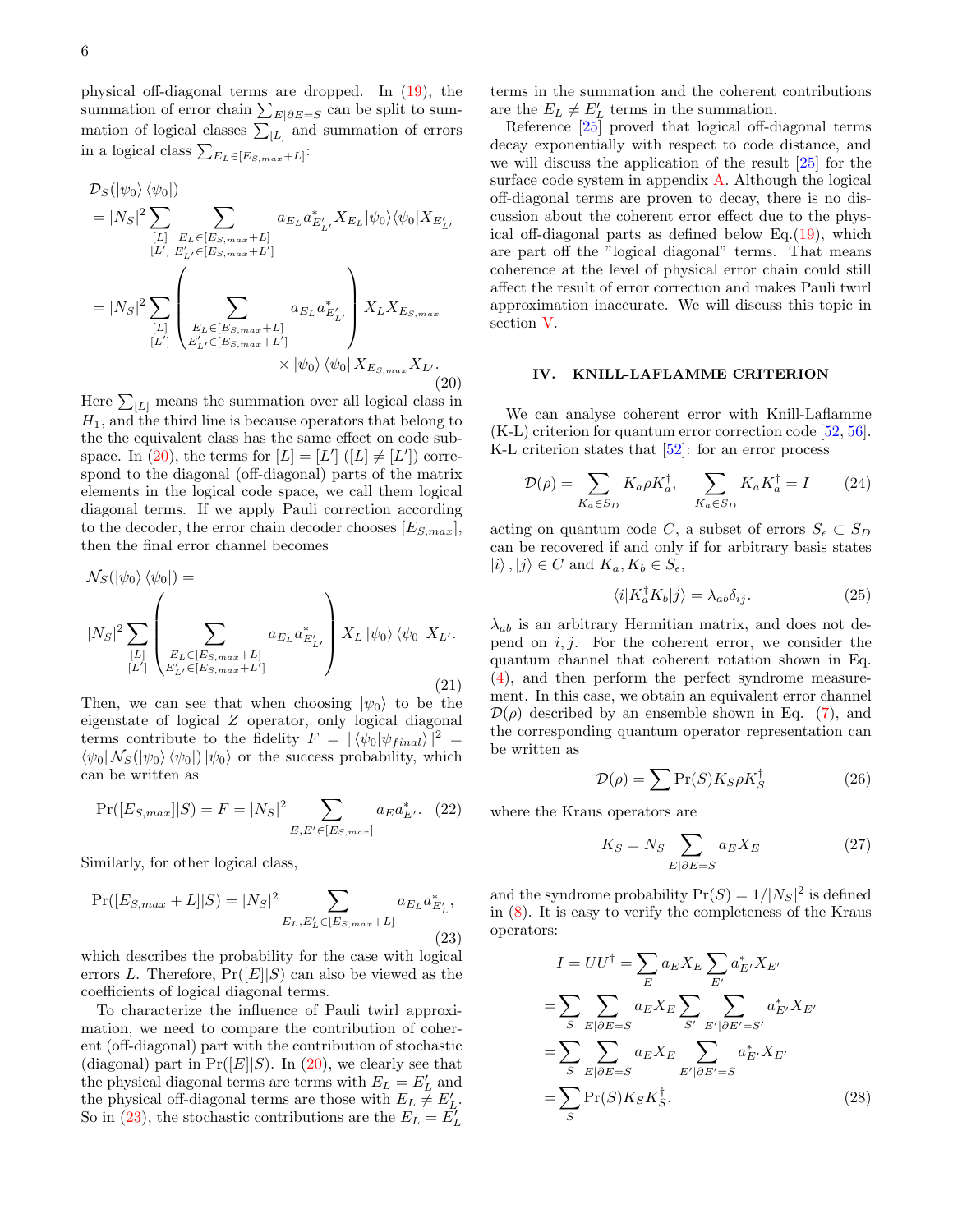The reason the third line holds is that in  $\sum_{E,E'} a_E a_{E'} X_E X_{E'}$  only the coefficient of identity is nonzero and the coefficient of other Pauli operators vanishes. That means the product of different syndrome vanish in the second line.

Let's examine if the coherent error model is consistent with the K-L criterion by evaluating the matrix elements  $\langle i|K_{S'}^{\dagger}K_S|j\rangle, \ |i\rangle\,, |j\rangle\ \in\ \left\{\left|0,0\right\rangle, \left|0,1\right\rangle, \left|1,0\right\rangle, \left|1,1\right\rangle\right\}. \quad\text{For}$ the errors from different syndrome, i.e.  $S \neq S'$ , the K-L matrix elements must be zero because the states  $|i\rangle$  and  $|j\rangle$  in  $\langle i|K_{S'}^{\dagger}K_{S}|j\rangle$  will be mapped to different syndrome and then become orthogonal. For the errors within the same syndrome  $S = S'$ , the K-L matrix elements are finite. However, since four logical classes are all contained in  $K_S^{\dagger} K_S$ , it is easy to show that the elements  $\langle i | K_S^{\dagger} K_S | j \rangle$ are not necessary to be proportional to  $\delta_{ij}$ . Therefore, the coherent error model does not satisfy the standard K-L criterion.

However, we can show that coherent error satisfies the generalized K-L criterion [\[53\]](#page-14-33). the generalized K-L crite-rion [\[53\]](#page-14-33) states that: for error process  $\mathcal{N}(\rho) = \sum_{k} K_a \rho K_a^{\dagger}$ acting on quantum code  $C$ , The code is  $\epsilon$ -correctable under N if and only if for arbitrary basis states  $|i\rangle, |j\rangle \in C$ and  $K_a, K_b$ :

<span id="page-6-0"></span>
$$
\langle i|K_a^{\dagger}K_b|j\rangle = \lambda_{ab}\delta_{ij} + \langle i|B_{ab}|j\rangle, \qquad (29)
$$

and  $\Delta(\Lambda + \mathcal{B}, \Lambda) \leq \epsilon$ , where  $\Lambda(\rho) = \sum_{ab} \lambda_{ab} \text{Tr}(\rho) |a\rangle \langle b|$ and  $\mathcal{B}(\rho) = \sum_{ab} \text{Tr}(\rho B_{ab}) |a\rangle \langle b|$ . In the above statements,  $\Delta$  is called Bures distance and it measures the difference between two quantum channels. It is defined as

$$
\Delta(\mathcal{N}, \mathcal{M}) = \sqrt{1 - F(\mathcal{N}, \mathcal{M})}.
$$
 (30)

 $F$  is the worst-case entanglement fidelity. It characterises the fidelity between two quantum channels and is defined as

$$
F(\mathcal{N}, \mathcal{M}) = \min_{\rho} F_{\rho}(\mathcal{N}, \mathcal{M})
$$
  

$$
F_{\rho}(\mathcal{N}, \mathcal{M}) = f(\mathcal{N} \otimes id(|\psi\rangle \langle \psi|), \mathcal{M} \otimes id(|\psi\rangle \langle \psi|)).
$$
 (31)

Here  $F_{\rho}(\mathcal{N},\mathcal{M})$  is called entanglement fidelity,  $|\psi\rangle$  is a purification of  $\rho$ ,  $f$  is the fidelity between two states

$$
f(\rho, \sigma) = \text{Tr}\sqrt{\sqrt{\rho}\sigma\sqrt{\rho}}.
$$
 (32)

The definition of  $\epsilon$ -correctable is that there exists a recovery channel  $R$  such that:

$$
\Delta(\mathcal{RNC}, I) \le \epsilon. \tag{33}
$$

Here  $\mathcal C$  is the encode map that map the logical Hilbert space to the physical Hilbert space. Note that  $R$  determined by K-L criterion might not be the Pauli correction we considered. Compared with normal K-L crite-rion, equation [\(29\)](#page-6-0) has an extra term  $B_{ab}$ . If the general K-L condition is satisfied, then the error is  $\epsilon$ -correctable, which tells us that the error might not be able to be completely corrected, but we can find a recovery channel so that the final channel can be close to identity.

We then consider our our error correction procedure for the coherent errors, and examine if the coherent errors can be described by the generalized K-L criterion [\[53\]](#page-14-33). Since the K-L matrix elements must be zero for errors from different syndrome, we only focus on the cases with the same syndrome below

$$
\Pr(S) \langle i | K_{S}^{\dagger} K_{S} | j \rangle = \sum_{E | \partial E = S} \sum_{E' | \partial E' = S} \langle i | a_{E'}^* a_{E} X_{E'} X_{E} | j \rangle
$$
\n
$$
= (\sum_{[L] \ E_{L}, E'_{L} \in [E_{S, max} + L]} \sum_{\substack{E'_{L} \in [E_{S, max} + L] \\ E'_{L} | E'_{L} | E'_{L} \in [E_{S, max} + L]}} \sum_{\substack{E'_{L} \in [E_{S, max} + L] \\ E'_{L} | E'_{L} | E'_{L} \in [E_{S, max} + L]}} \langle i | a_{E_{L}} a_{E'_{L'}}^* X_{E_{L}} X_{E'_{L}} | j \rangle
$$
\n
$$
= (\sum_{[L] \ E_{L}, E'_{L} \in [E_{S, max} + L]} \sum_{\substack{E'_{L} \in [E_{S, max} + L] \\ E'_{L} | E'_{L} | E'_{L} \in [E_{S, max} + L]}} \sum_{\substack{E'_{L} \in [E_{S, max} + L] \\ E'_{L} | E'_{L} \in [E_{S, max} + L]}} \langle i | a_{E_{L}} a_{E'_{L'}}^* X_{L + L'} | j \rangle
$$
\n
$$
= (\sum_{[L] \ E_{L}, E'_{L} \in [E_{S, max} + L]} a_{E'}^* a_{E}) \delta_{ij} + \sum_{[L]} \langle i | X_{L} | j \rangle \sum_{\substack{J \neq [0] \\ E_{J} \in [E_{S, max} + J]} E_{J + L} \in [E_{S, max} + J + L]} a_{E_{J}} a_{E_{J}}^* a_{E_{J + L}}^*.
$$
\n(34)

So, we obtain the matrix of the generalized K-L criterion shown in Eq.  $(29)$ :

<span id="page-6-1"></span>
$$
\lambda_{S,S'} = \delta_{S,S'} \sum_{[L]} \sum_{E_L, E'_L \in [E_{S,max} + L]} a_{E'}^* a_E = \delta_{S,S'} \Pr(S) \overline{\mathcal{N}}(S)_{0,0}
$$
\n
$$
B_{S,S'} = \delta_{S,S'} \sum_{[L] \neq [0]} X_L \sum_{[J]} \sum_{E_J \in [E_{S,max} + J]} \sum_{E_{J+L} \in [E_{S,max} + J+L]} a_{E_J} a_{E_J}^* a_{E_{J+L}}^* = \delta_{S,S'} \Pr(S) \sum_{[L] \neq [0]} X_L \overline{\mathcal{N}}(S)_{0,L}.
$$
\n
$$
(35)
$$

Here the quantity  $\overline{\mathcal{N}}(S)_{L,L'}$  is expressed as:

$$
\overline{\mathcal{N}}(S)_{L,L'} = \frac{1}{\Pr(S)} \sum_{[J]} \sum_{E \in [E_{S,max} + J + L]} \sum_{E' \in [E_{S,max} + J + L']} a_E a_{E'}^*.
$$
\n(36)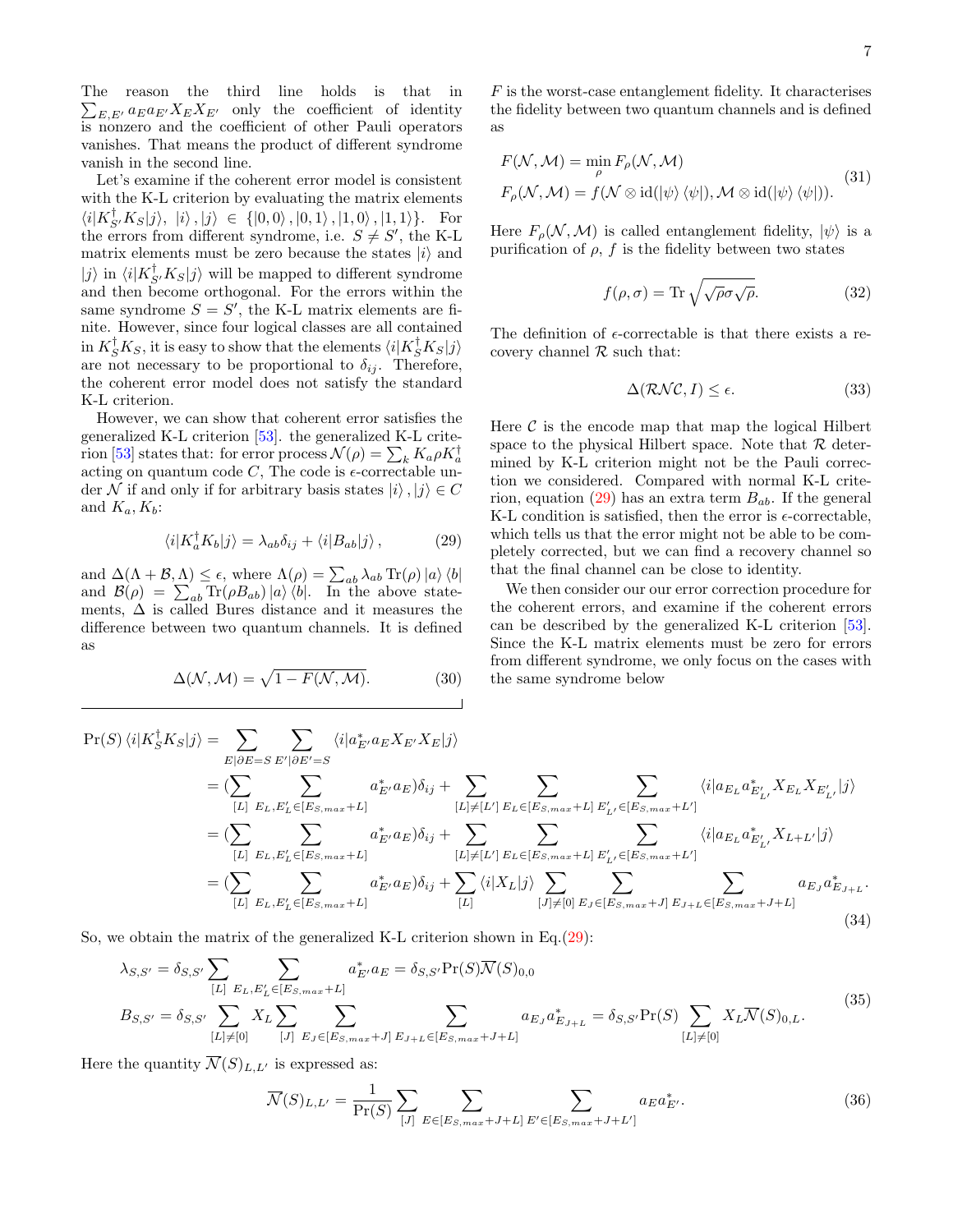8

This quantity is considered in Ref. [\[25\]](#page-14-30), and it is discussed in detail in the appendix [A.](#page-11-1)  $\overline{\mathcal{N}}(S)_{0,0}$  is contributed only by the logical diagonal coefficients in [\(20\)](#page-5-1) and  $\overline{\mathcal{N}}(S)_{0,L}$  with  $[L] \neq [0]$  is contributed only by the logical offdiagonal coefficients. Both  $\overline{\mathcal{N}}(S)_{0,0}$  and  $\sum_{[L]} \overline{\mathcal{N}}(S)_{0,L}$  can be checked to be positive real number. Thus we find that coherent error satisfies Eq. [29](#page-6-0) of generalized K-L criterion, which means toric code with single qubit coherent error is approximate quantum error correction.  $\lambda_{S,S'}$  comes from logical diagonal terms.  $B_{S,S'}$  is proportional to the weighted summation of logical operator  $X_L$ , whose coefficient comes from logical off-diagonal term. We have not determined the quantity  $\Delta(\Lambda + \mathcal{B}, \Lambda)$  yet. But if the logical off-diagonal terms are much smaller than logical diagonal terms, then  $\Delta(\Lambda + \mathcal{B}, \Lambda)$  will also be small and we can find a small number  $\epsilon$  that satisfies  $\Delta(\Lambda + \mathcal{B}, \Lambda) \leq \epsilon$ . In that case, coherent error is  $\epsilon$ -correctable. In fact, we can obtain a lower bound of  $\Delta(\Lambda + \mathcal{B}, \Lambda)$ . From  $(A7)$  we know that:

$$
\Lambda(\rho) = \sum_{S} \lambda_{S,S} \operatorname{Tr}(\rho) \left| S \right\rangle \left\langle S \right|, \qquad \mathcal{B}(\rho) = \sum_{S} \operatorname{Tr}(\rho B_{S,S}) \left| S \right\rangle \left\langle S \right|.
$$
 (37)

Since  $F(\Lambda + \mathcal{B}, \Lambda) = \min_{\rho} F_{\rho}(\Lambda + \mathcal{B}, \Lambda)$ , if we set the constrain that  $\rho$  only varies in the set of pure state, it will lead to an upper bound of  $F$ :

$$
\tilde{F}(\Lambda + \mathcal{B}, \Lambda) = \min_{\rho, \text{ pure state}} F_{\rho}(\Lambda + \mathcal{B}, \Lambda).
$$
\n(38)

and therefore, we have  $F(\Lambda + \mathcal{B}, \Lambda) \leq \tilde{F}(\Lambda + \mathcal{B}, \Lambda)$ . For pure state  $\rho$ , we have:

$$
F_{\rho}(\Lambda + \mathcal{B}, \Lambda) = f(\frac{(\Lambda + \mathcal{B})(\rho)}{\text{Tr}[(\Lambda + \mathcal{B})(\rho)]}, \frac{\Lambda(\rho)}{\text{Tr}[\Lambda(\rho)]}) = \text{Tr}\sqrt{\sqrt{\frac{(\Lambda + \mathcal{B})(\rho)}{\text{Tr}[(\Lambda + \mathcal{B})(\rho)]}}\frac{\Lambda(\rho)}{\text{Tr}[\Lambda(\rho)]}\sqrt{\frac{(\Lambda + \mathcal{B})(\rho)}{\text{Tr}[(\Lambda + \mathcal{B})(\rho)]}}}
$$

$$
= \frac{\sum_{S} \sqrt{(\lambda_{S,S} + \text{Tr}(\rho B_{S,S}))\lambda_{S,S}}}{\sqrt{\sum_{S} \lambda_{S,S} + \text{Tr}(\rho B_{S,S})}\sqrt{\sum_{S} \lambda_{S,S}}}.
$$
(39)

Note that when computing  $f(\rho, \sigma)$ ,  $\rho$  and  $\sigma$  have to be normalized. Choose  $\rho$  to be  $|S = 0, +\rangle$ , the +1 eigenstate of logical Pauli  $X$  operators, we have:

$$
\tilde{F}(\Lambda + \mathcal{B}, \Lambda) \le \frac{\sum_{S} \Pr(S) \sqrt{(\sum_{[L]} \overline{\mathcal{N}}(S)_{0,L})} \overline{\mathcal{N}}(S)_{0,0}}}{\sqrt{\sum_{S} \Pr(S) (\sum_{[L]} \overline{\mathcal{N}}(S)_{0,L})} \sqrt{\sum_{S} \Pr(S) \overline{\mathcal{N}}(S)_{0,0}}}
$$
\n(40)

So the lower bound of  $\Delta$  is:

$$
\Delta(\Lambda + \mathcal{B}, \Lambda) \ge \sqrt{1 - \frac{\sum_{S} \Pr(S) \sqrt{(\sum_{[L]} \overline{\mathcal{N}}(S)_{0,L}) \overline{\mathcal{N}}(S)_{0,0}}}{\sqrt{\sum_{S} \Pr(S) (\sum_{[L]} \overline{\mathcal{N}}(S)_{0,L})} \sqrt{\sum_{S} \Pr(S) \overline{\mathcal{N}}(S)_{0,0}}}}.
$$
(41)

We denote the lower bound as  $\Delta_{lb}$ . In the expression for  $\Delta_{lb}$ 

$$
\Delta_{lb} = \sqrt{1 - \frac{\sum_{S} \Pr(S) \sqrt{(\overline{N}(S)_{0,0} + \sum_{[L] \neq [0]} \overline{N}(S)_{0,L}) \overline{N}(S)_{0,0}}}{\sqrt{\sum_{S} \Pr(S) (\overline{N}(S)_{0,0} + \sum_{[L] \neq [0]} \overline{N}(S)_{0,L})} \sqrt{\sum_{S} \Pr(S) \overline{N}(S)_{0,0}}}},
$$
(42)

it contains both logical diagonal term  $\overline{\mathcal{N}}(S)_{0,0}$  and logical off-diagonal terms  $\overline{\mathcal{N}}(S)_{0,L}$ ,  $[L] \neq [0]$ . If the logical offdiagonal terms are small compared with the logical diagonal term, the lower bound  $\Delta_{lb}$  approaches 0. The larger the logical off-diagonal terms are, the larger  $\Delta_{lb}$  becomes. This results indicate that if the code is  $\epsilon$ -correctable, the value of  $\epsilon$  that describes the accuracy of the approximate or generalized QEC cannot be smaller than this lower bound. And due to the form of the lower bound, if the logical off-diagonal terms are large, the corresponding  $\epsilon$ also has to be large.

By applying the theorem proved in Ref. [\[25\]](#page-14-30) (see ap-pendix [A\)](#page-11-1), we find that for two different error classes  $[L]$ ,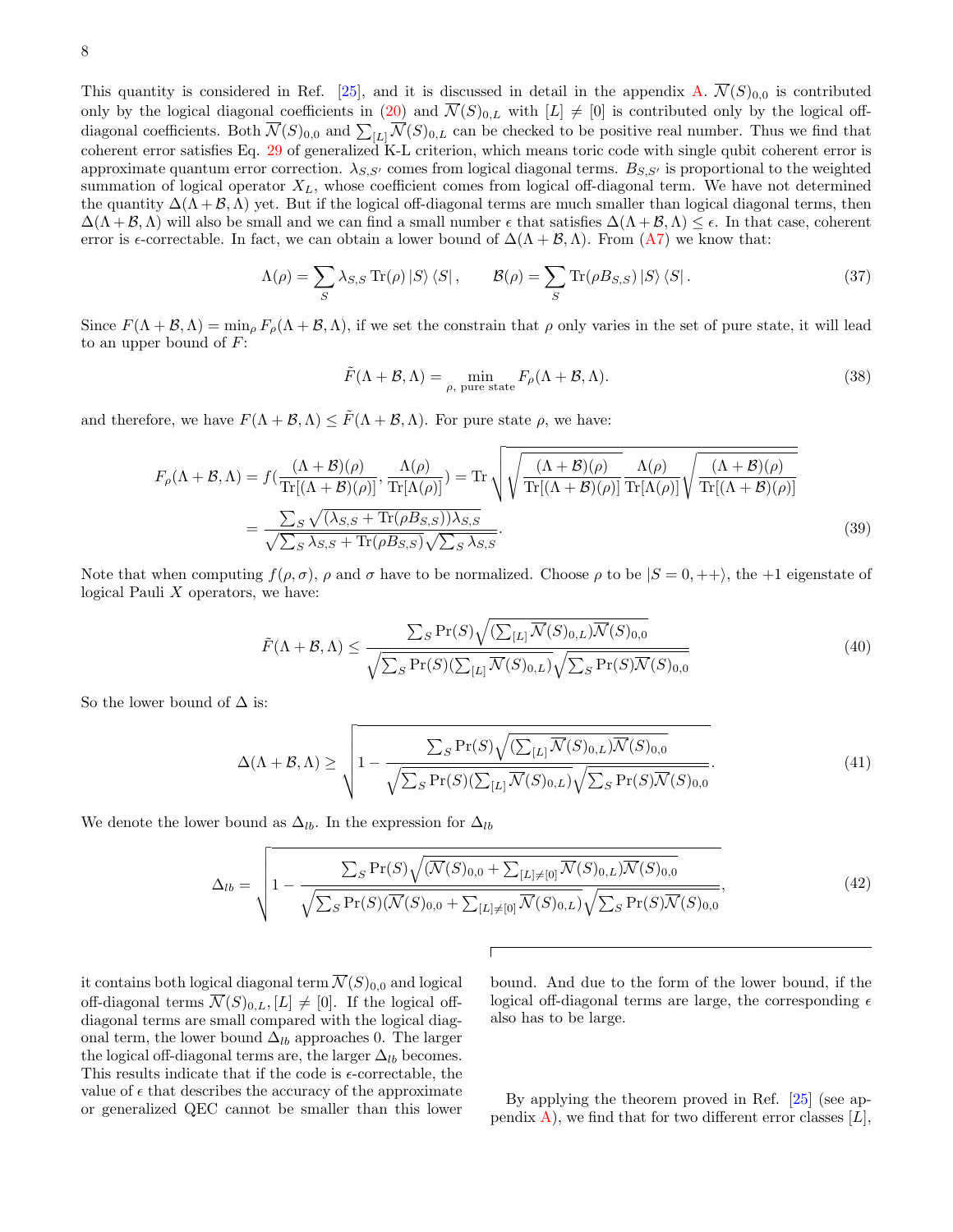$$
[L'],
$$
  
\n
$$
\frac{\sum_{S} \Pr(S)\overline{\mathcal{N}}(S)_{L,L'}}{\sum_{S} \Pr(S)\overline{\mathcal{N}}(S)_{0,0}} \in \mathcal{O}(\theta^d) \text{ as } \theta \to 0.
$$
 (43)

It means that for when the noise parameter  $\theta$  is small, syndrome averaged logical off-diagonal part is smaller than syndrome averaged logical diagonal terms and scales as  $\theta^d$ . In other words, for fixed  $\theta$ , as long as the code distance d approaches infinity, the logical off-diagonal terms are negligible compared with logical diagonal terms. Be-cause from [\(35\)](#page-6-1) we see that  $\lambda_{S,S'}$  describes the logical diagonal terms and  $B_{S,S'}$  describes the logical off-diagonal terms, we expect that  $B_{S,S'}$  will also become ignorable compared with  $\lambda_{S,S'}$  when  $d \to \infty$ , and the distance  $\Delta(\Lambda + \mathcal{B}, \Lambda)$  between the two channels  $\Lambda + \mathcal{B}$  and  $\Lambda$  approaches 0 accordingly. In that case, the generalized K-L criterion [\(29\)](#page-6-0) approaches the normal K-L criterion [\(25\)](#page-5-3).

# <span id="page-8-0"></span>V. COMPARE COHERENT ERROR WITH STOCHASTIC ERROR

The logical off-diagonal terms due to the coherent error are important quantities, which are exponentially suppressed as increasing code distance d [\[25\]](#page-14-30) and also tells us how does the generalized K-L criterion Eq.[\(29\)](#page-6-0) reduces to the normal K-L criterion Eq.[\(25\)](#page-5-3) as shown in Sec[.IV.](#page-5-0) However, the coherent error may change the logical diagonal term and thus the success probability of QEC. Therefore, in this section, we focus on the logical diagonal terms, and perform an analytic study to compare the effects of coherent error with the stochastic errors in the performance of the success probability. As discussed in Sec[.III,](#page-4-0) the error channel can be divided into two parts: the physical diagonal terms (stochastic parts after Pauli twirl) and the physical off-diagonal (coherent parts) terms as shown in the discussion after Eq. $(19)$ . Ignoring physical off-diagonal part, which means Pauli twirl approximation, will overestimate the success probability.

We consider the probability of the error class  $[E]$  under the condition of syndrome measurement outcome S (defined in Sec[.II B\)](#page-3-3)

$$
Pr([E||S) = |N_S \sum_{E \in [E]} a_E|^2,
$$
\n(44)

which captures the information of logical diagonal part. Set  $x = \tan \theta$ , we can rewrite the above expression as polynomial x:

$$
Pr([E||S) = |N_S \sum_{E \in [E_c]} a_E|^2
$$
  
=  $|N_S|^2 (\cos \theta)^{2\mathcal{E}} \sum_{c,c' \in [E]} i^{|c|+3|c'|} x^{|c|+|c'|}$   
=  $|N_S|^2 (\cos \theta)^{2\mathcal{E}} \sum_{b,b' \in B_1} i^{|E+b|+3|E+b'|} x^{|E+b|+|E+b'|},$  (45)

where  $\mathcal E$  is the number of edges, c and c' are the error chains belong to [E], b and b' are boundaries  $(b, b' \in$ [0]), and the detail definitions for those quantities can be found in Sec[.II.](#page-1-0)  $|c|$  represents the number of edges in chain c. On the torus,  $|E + b|$  has to be  $|E|$  plus a even number (denoted as  $\tilde{b}$ ,  $|E + b| = |E| + \tilde{b}$ ), therefore  $|E + b| + 3|E + b'|$  must be even  $(|E + b| + 3|E + b'| =$  $4E + \tilde{b} + 3\tilde{b}'$ . Then, we obtain

$$
\Pr([E||S) = |N_S|^2(\cos\theta)^{2\mathcal{E}} \sum_{c,c' \in [E]} (-1)^{\frac{|c|+3|c'|}{2}} x^{|c|+|c'|}
$$
  
=  $|N_S|^2(\cos\theta)^{2\mathcal{E}} \sum_{b,b' \in B_1} (-1)^{\frac{|E+b|+3|E+b'|}{2}} x^{|E+b|+|E+b'|}.$  (46)

In this expression  $Pr([E||S)]$ , the physical diagonal contribution corresponds to  $b = b'$  terms and the physical off-diagonal contribution corresponds to  $b \neq b'$  terms. We set the summation part as

$$
Z(x,[E]) = \sum_{c,c' \in [E]} (-1)^{\frac{|c|+3|c'|}{2}} x^{|c|+|c'|}.
$$
 (47)

where  $Z(x,[E])$  is proportional to  $Pr(S)Pr([E||S),$ 

$$
Pr([E||S) = \frac{1}{Pr(S)} (\cos \theta)^{2\mathcal{E}} Z(x, [E])
$$
 (48)

In order to perform the comparison study, we divide  $Z(x,[E])$  into two parts

$$
D(x, [E]) = \sum_{c \in [E]} x^{2|c|},
$$
  
\n
$$
O(x, [E]) = \sum_{c \neq c' \in [E]} (-1)^{\frac{|c| + 3|c'|}{2}} x^{|c| + |c'|},
$$
\n(49)

where  $D(x, [E])$  is the diagonal (stochastic or with Pauli twirling) part of  $Z(x,[E])$  and  $O(x,[E])$  is the offdiagonal (coherent) part of  $Z(x,[E])$ . Note that  $|c|$  +  $|c'| = 2|E| + \tilde{b} + \tilde{b}'$  has to be an even number, so  $Z(x, [E])$ contains only even power of x. We will compare  $D(x, [E])$ with  $O(x, [E])$ .

First we focus on the stochastic part. Denote the minimum length of the elements in  $[E]$  as  $l_{min}$ , then the length of any elements in  $[E]$  must differ from  $l_{min}$  by an even number. Then  $D(x, [E])$  can be reorganised by the power of x:

<span id="page-8-1"></span>
$$
D(x,[E]) = \sum_{n\geq 0} d_n x^{2(l_{min}+2n)},\tag{50}
$$

where  $d_n$  is the number of elements that have the length  $l_{min} + 2n$ , we call this degeneracy. Then, we consider the calculation of  $Z(x,[E])$ . Setting  $|c| = l_{min} + 2n$ ,  $|c'| = l_{min} + 2n'$ , we get:

$$
Z(x,[E]) = \sum_{n,n'} d_n d_{n'} (-1)^{\frac{4l_{min}+2n+6n'}{2}} x^{2l_{min}+2n+2n'}
$$

$$
= \sum_{m} z_m (-1)^m x^{2l_{min}+2m}, \tag{51}
$$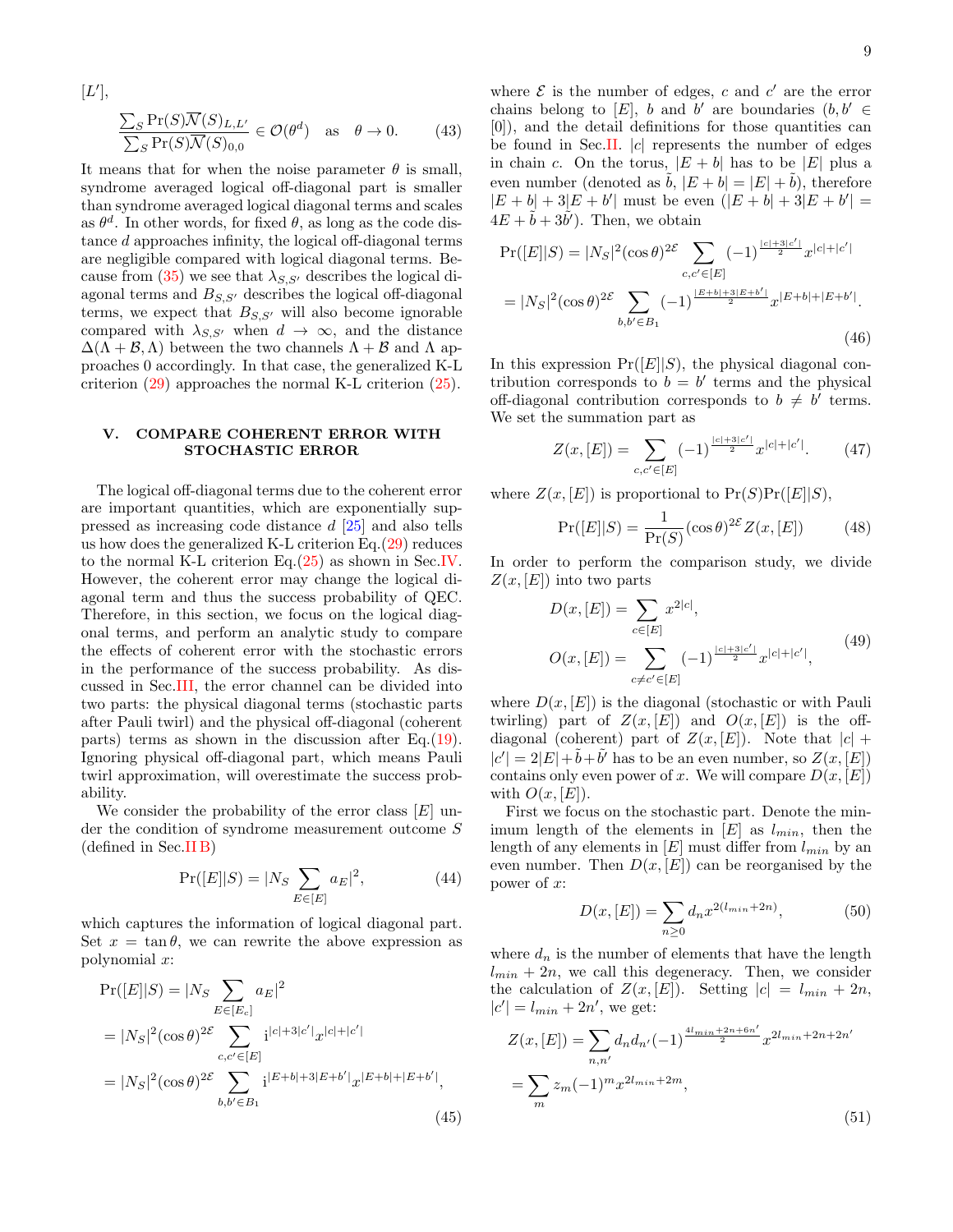

<span id="page-9-2"></span>FIG. 5. Two error classes with different degeneracy.

where we choose the relation  $m = n + n'$  in the second line above, and  $z_m$  is defined as:

<span id="page-9-0"></span>
$$
z_m = \sum_{n,n'|n+n'=m} d_n d_{n'}.\tag{52}
$$

In this case, the coherent part  $O(x, [E])$  can be obtain from  $Z(x,[E])-D(x,[E])$ , so we have:

$$
O(x,[E]) = \sum_{m} o_m(-1)^m x^{2l_{min} + 2m},
$$
 (53)

where

<span id="page-9-1"></span>
$$
o_m = \begin{cases} z_m - d_{m/2}, & m \mod 2 = 0 \\ z_m, & m \mod 2 = 1, \end{cases}
$$
 (54)

where  $z_m$  is defined in Eq.[\(52\)](#page-9-0) and  $d_m$  is defined in Eq.[\(50\)](#page-8-1) for the reminder.

With the expression of  $O(x, [E])$  and  $D(x, [E])$ , we can compare them under small noise limit ( $\theta$  and thus x is small) by a Taylor expansion at  $x \to 0$ :

$$
\frac{O(x,[E])}{D(x,[E])} = \frac{\sum_{m} o_m (-1)^m x^{2m}}{\sum_n d_n x^{4n}} = \sum_m r_m x^{2m}
$$
(55)

Using Eq.  $(52)$  and  $(54)$ , the lowest order terms can be computed explicitly:

$$
r_0 = \frac{z_0 - d_0}{d_0} = d_0 - 1,
$$
  
\n
$$
r_1 = -\frac{z_1}{d_1} = -2d_1.
$$
\n(56)

So we get the ratio of coherent part and stochastic part under small noise limit:

<span id="page-9-3"></span>
$$
\frac{O(x,[E])}{D(x,[E])} \to (d_0 - 1) - 2d_1x^2 + r_2x^4 + \cdots
$$
  
=  $(d_0 - 1) - 2d_1(\tan \theta)^2 + r_2(\tan \theta)^4 + \cdots$  (57)

For examples, we may consider the following three kinds of situations. In these examples, we assume the number of edges  $\mathcal{E}$ , which is also the number of qubit since each edge is assigned with a qubit, is large enough, and the error parameter  $x = \tan \theta$  is small,  $x \to 0$ .

First of all, we consider the case  $[E] = [0]$ , which means [E] is the class of error chains that form boundaries of regions and can be viewed as X stabilizers. In the error chain class [0], the shortest error chain is just empty error chain  $E = 0$ , so  $l_{min} = 0$ , and there is only one element with length 0, so  $d_0 = 1$ . There are no elements with length 2 in class [0], since length 2 error chains cannot enclose a region, so  $d_1 = 0$ . As for the error chains with length 4, each of these error chains just enclose a single face. Since the number of faces is half of the number of edges, we have  $d_2 = \mathcal{E}/2$ . Therefore, the ratio of coherent part and stochastic part becomes

$$
\frac{O(x,[E])}{D(x,[E])} \to \mathcal{E}x^4 + \cdots. \tag{58}
$$

If the noise strength is small enough, the coherent part can be ignored compared with stochastic part.

For the other two examples, we consider the two error classes in FIG. [5.](#page-9-2) For error class (1), the error chains in this class can be any 'continuous' deformation of the error chain in (1) of FIG. [5,](#page-9-2) which means the difference between them is a boundary of regions. The shortest length in this class is obviously  $l_{min} = 2$ . By counting the number of error chains that have the length 2, 4 and 6 similarly as before, we obtain that the degeneracy  $d_n$  for length  $l_{min} + 2n$  error chains when  $n = 0, 1, 2$  are  $d_0 = 2$ ,  $d_1 = 4$  and  $d_2 = \mathcal{E} - 4$ . Substitute these results into Eq. [\(52\)](#page-9-0) and [\(54\)](#page-9-1), we obtain  $z_0 = 4$ ,  $z_1 = 16$ ,  $z_2 = 4\mathcal{E}$ ,  $o_0 = 2, o_1 = 16, o_2 = 4\mathcal{E} - 4$ , and the ratio of coherent part and stochastic part is:

$$
\frac{O(x, [E])}{D(x, [E])} = \frac{2 - 16x^2 + (4\mathcal{E} - 4)x^4 + \cdots}{2 + 4x^4 + \cdots}
$$
\n
$$
= 1 - 8x^2 + (2\mathcal{E} - 4)x^4 + \cdots
$$
\n(59)

Note that in this case, even for very small but finite  $x$ , the ratio  $O(x, [E])/D(x, [E])$  does not vanish, but acquire a constant value. This result is not inconsistent with the situation at  $x = 0$  limit, because this error class will first vanish in the  $x = 0$  limit. This means that even when the noise is small but finite, the coherent part could be comparable to the stochastic part for certain degenerate error chains. For error class (2), we do the counting similarly and find that  $d_0 = 1$ ,  $d_1 = 6$ ,  $d_2 = \mathcal{E}/2 - 2$ . Substitute these results into Eq. [\(52\)](#page-9-0) and [\(54\)](#page-9-1), we obtain  $z_0 = 1$ ,  $z_1 = 12, z_2 = \mathcal{E} + 32, o_0 = 0, o_1 = 12, o_2 = \mathcal{E} + 26$ , then the ratio of coherent part and stochastic part is:

$$
\frac{O(x,[E])}{D(x,[E])} = \frac{-12x^2 + (\mathcal{E} + 26)x^4 + \cdots}{1 + 6x^4 + \cdots}
$$
\n
$$
= -12x^2 + (\mathcal{E} + 26)x^4 + \cdots
$$
\n(60)

In this case the leading term scales as  $x^2$ . The above three examples tells us that while the noise is small, the coherent part could be comparable to stochastic part for some error classes, and is negligible in other cases.

So far from Eq.  $(57)$  we see that when degeneracy  $d_0$ is larger than 1, the coherent part can reach a constant multiple of the stochastic part while noise is small. Now the question is how does those degenerate error chains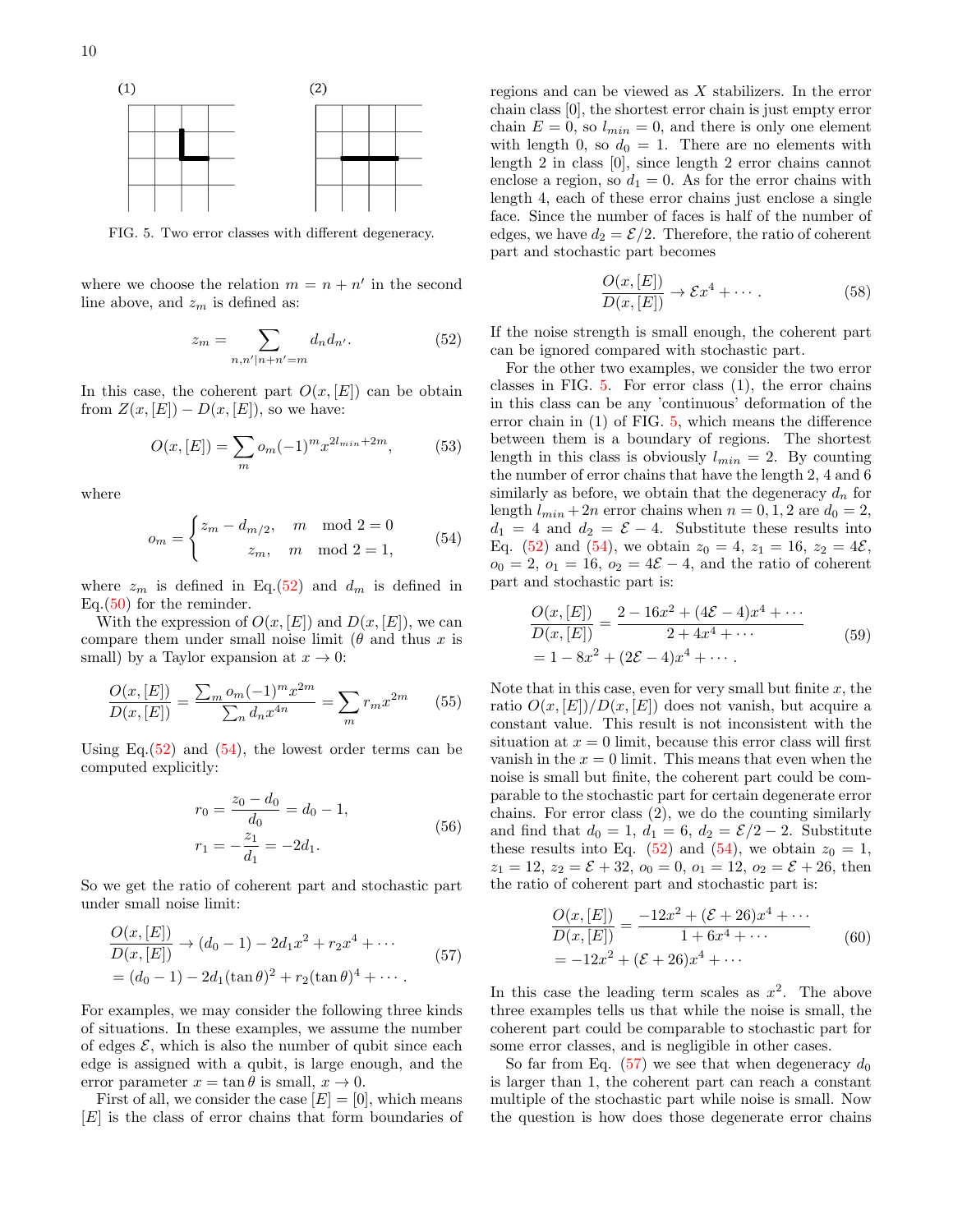

<span id="page-10-0"></span>FIG. 6. Two syndromes and the shortest error chain in four error classes correspond to each syndrome on  $4 \times 4$  lattice

affect the error correction procedure. When the noise  $\theta$ is small, only the shortest error chain has the largest contribution in the error chain summation of  $Z(x,[E])$ . So in that case, the maximum likelihood decoder is equivalent to minimum weight perfect matching decoder, which choose out the error class that contains the shortest error chain (this error class has the largest probability). For a given syndrome S, denote the four different error classes of this syndrome as  $[E_{S,i}], i = 1, 2, 3, 4$ . Set  $[E_{S,1}]$  as the error class with the largest probability, and it is chosen by decoder as the error correction that we should apply, then the success probability of this error correction is  $Pr([E_{S,1}||S)$  as discussed in subsection IIB, and it is expressed in  $Z(x,[E_{S,i}])$  as:

$$
Pr([E_{S,1}]|S) = \frac{Z(x, [E_{S,1}])}{\sum_{i} Z(x, [E_{S,i}])}.
$$
 (61)

Here,  $Z(x, [E_{S,i}])$  is unnormalized probability of error class  $[E_{S,i}]$ , and the success probability is obtained by dividing a normalization factor  $\sum_i Z(x,[E_{S,i}])$  under the particular syndrome S. We denote:

$$
R_i = \frac{Z(x, [E_{S,i}])}{D(x, [E_{S,i}])} = \frac{O(x, [E_{S,i}])}{D(x, [E_{S,i}])} + 1,
$$
 (62)

then the success probability can be written as

<span id="page-10-1"></span>
$$
Pr([E_{S,1}||S) = \frac{R_1 D(x, [E_{S,1}])}{\sum_i R_i D(x, [E_{S,i}])}
$$
  
= 
$$
\frac{D(x, [E_{S,1}])}{D(x, [E_{S,1}]) + \sum_{i=2}^4 (R_i/R_1)D(x, [E_{S,i}])}.
$$
(63)

Similarly, if we consider stochastic error under Pauli twirl approximation instead of coherent error, the success probability becomes

<span id="page-10-2"></span>
$$
Pr_{twirl}([E_{S,1}||S) = \frac{D(x,[E_{S,1}])}{\sum_{i} D(x,[E_{S,i}])}
$$
(64)

Note that under small noise, the maximum likelihood decoder that finds for the most possible error class for coherent error and for stochastic error will both choose out the same error class of a syndrome with the shortest error chain in it, Here  $[E_{S,1}]$ , since this error class will have the largest probability in both cases, that is why  $Pr_{twirl}([E_{S,1}||S)$  will be viewed as success probability for stochastic error. When the noise is small,  $x \to 0$ , we know that  $R_i/R_1 \simeq d_{0,[E_{S,i}]} / d_{0,[E_{S,1}]},$  where  $d_{0,[E_{S,i}]}$ is the degeneracy of shortest error chain  $d_0$  in the error class  $[E_{S,i}]$ . Because error class  $[E_{S,1}]$  has the shortest error chain length, and smaller error chain is more likely to have smaller degeneracy  $d_0$  (for example in FIG. [6\)](#page-10-0), we have  $d_{0,[E_{S,i}]} / d_{0,[E_{S,1}]} \geq 1$  for  $i = 2,3,4$ . So the denominator of Eq.  $(63)$  is larger than that in Eq.  $(64)$ , and we have the conclusion that the coherency of error reduces the success probability of error correction.

We now compare the success probability  $Pr([E_{S,1}||S)]$ for coherent error and  $Pr_{twirl}([E_{S,1}||S)$  for stochastic error quantitatively. From Eq.  $(63)$  and  $(64)$  we obtain:

$$
\frac{1}{\Pr([E_{S,1}||S)} - \frac{1}{\Pr_{twirl}([E_{S,1}||S)} = \sum_{i=2}^{4} (\frac{R_i}{R_1} - 1) \frac{D(x,[E_{S,i}])}{D(x,[E_{S,1}])},
$$
(65)

and consequently we obtain the ratio of the success probability for stochastic parts and coherent parts

<span id="page-10-3"></span>
$$
\frac{\Pr_{twirl}([E_{S,1}||S)}{\Pr([E_{S,1}||S)}
$$
\n
$$
= 1 + \Pr_{twirl}([E_{S,1}||S) \sum_{i=2}^{4} \left(\frac{R_i}{R_1} - 1\right) \frac{D(x,[E_{S,i}])}{D(x,[E_{S,1}])} \tag{66}
$$
\n
$$
= 1 + \sum_{i=2}^{4} \left(\frac{R_i}{R_1} - 1\right) \frac{D(x,[E_{S,i}])}{\sum_{j=1}^{4} D(x,[E_j])}.
$$

For small noise  $x \to 0$ , we want to keep the lowest order of  $x$  in the above expression. Note that each term in the i summation might have different lowest order because of the difference of  $l_{min,[E_{S,i}]}$ . Because error class  $[E_{S,1}]$ has the largest probability, we suppose that  $l_{min,[E_{S,1}]} \leq$  $l_{min,[E_{S,2}]}, l_{min,[E_{S,3}]}, l_{min,[E_{S,4}]}.$  Up to the lowest order,  $\sum_j D(x,[E_j]) \simeq D(x,[E_{S,1}]) \simeq d_{0,[E_{S,1}]} x^{2l_{min,[E_{S,1}]}},$  $D(x,[E_{S,i}]) \simeq d_{0,[E_{S,i}]} x^{2l_{min,[E_{S,i}]}}.$  Then we retain the lowest order in the i summation, and get:

<span id="page-10-4"></span>
$$
\frac{\Pr_{twirl}([E_{S,1}||S)}{\Pr([E_{S,1}||S)} =
$$
\n
$$
1 + \sum_{\substack{i=2 \text{over} \\ \text{order}}}^{4} \frac{d_{0,[E_{S,i}]}(d_{0,[E_{S,i}]} - 1)x^{2(l_{min,[E_{S,i}]} - l_{min,[E_{S,1}])}}{d_{0,[E_{S,1}]} - l_{min,[E_{S,i}]} - l_{min,[E_{S,1}]}},
$$
\n(67)

Here the lowest order of  $x$  is retained in the summation. Clearly the above expression is greater than or equal to 1 because  $d_{0,[E_{S,i}]} / d_{0,[E_{S,1}]} - 1 \ge 0$  and for most cases it is strictly greater than 1 since the degeneracy of shortest error chain is generally than other error chains. So stochastic error can be corrected with a higher success rate than coherent error. We see that as  $x$  grows,  $Pr_{twirl}([E_{S,1}||S)/Pr([E_{S,1}||S)$  becomes larger and larger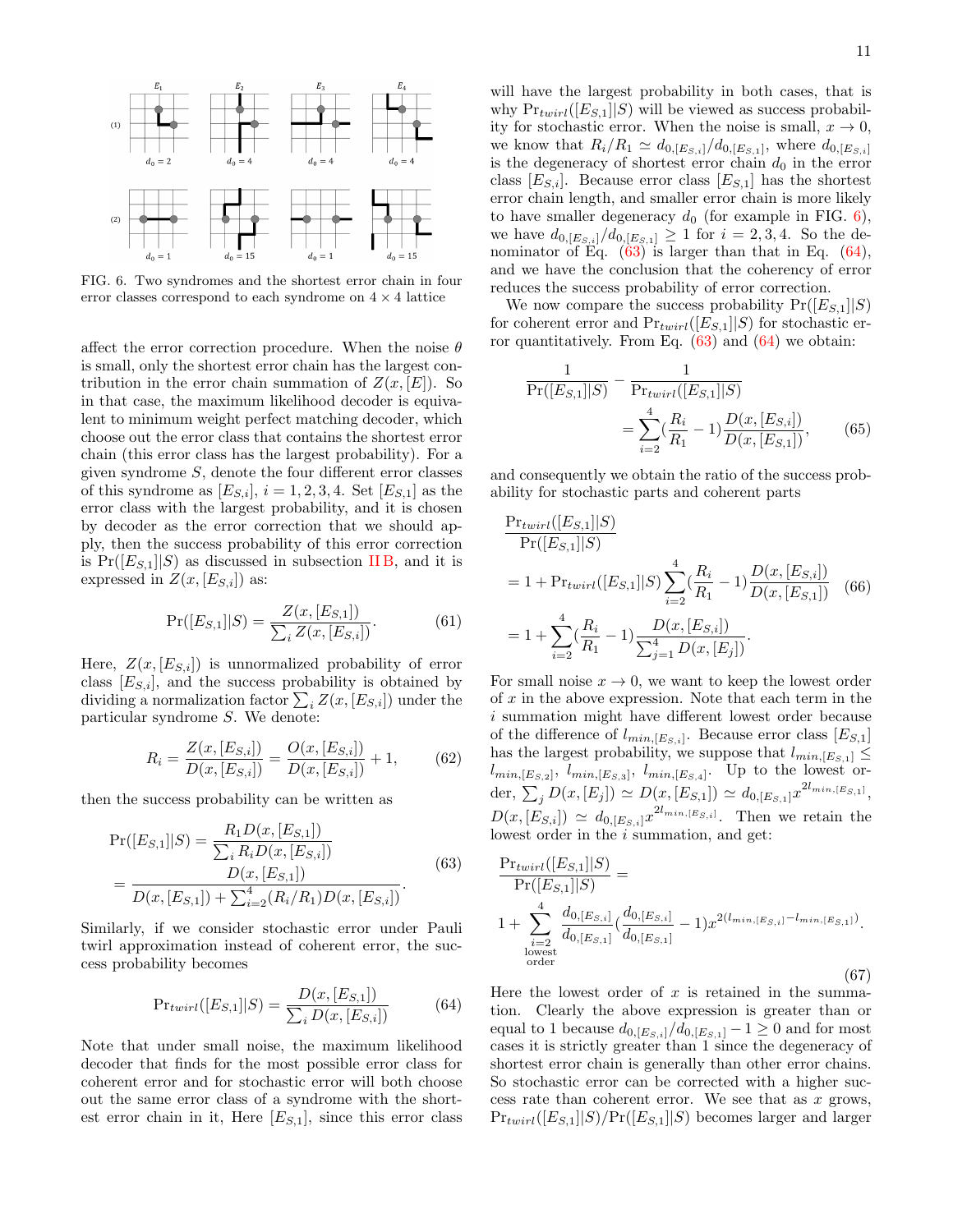than 1, so the success probability under coherent error becomes smaller and smaller compared with stochastic error. The ratio  $Pr_{twirl}([E_{S,1}||S)/Pr([E_{S,1}||S)$  equals to 1 when  $x = 0$ , and this is trivially obvious when no error occurs. However, it seems to be contradictory to the fact that Eq. [\(57\)](#page-9-3) have nonzero constant term. However, that is not the case. The nonzero constant term in Eq. [\(57\)](#page-9-3) contributes to  $R_i/R_1 - 1$  in Eq. [\(66\)](#page-10-3), which leads to the part  $d_{0,[E_{S,i}]} / d_{0,[E_{S,1}]} - 1$  in Eq. [\(67\)](#page-10-4). If we assume that the constant term of  $O(x, [E])/D(x, [E])$  is 0 for all  $[E]$  (though this assumption is not realistic), then  $d_{0,[E_{S,i}]} / d_{0,[E_{S,1}]} - 1$  must be zero and the second term in Eq. [\(67\)](#page-10-4) vanishes. Off that situation, only higher order terms of  $x$  are left. So the nonzero constant term in Eq. [\(57\)](#page-9-3) is the reason why the success probability of coherent error is smaller than Pauli twirled stochastic error when noise is small.

# <span id="page-11-0"></span>VI. SUMMARY AND DISCUSSION

In this paper, we study focus on the QEC procedure of the toric code, and consider the error correction performance the independent coherent error. We find that the toric code under this coherent error model can be captured by the generalized Knill-Laflamme (K-L) criterion and falls into the category of approximate QEC. The original term that that exists in the exact K-L criterion corresponds to the logical diagonal parts of the error channel, while the extra term in the generalized K-L criterion corresponds to the coherent part of the error channel at logical level. We then show that the generalized K-L criterion approaches the normal K-L criterion when the code distance becomes large. In addition, we also find that if the code with a fixed distance d is  $\epsilon$ correctable, the value of  $\epsilon$  describing the accuracy of the approximate QEC cannot be smaller than a lower bound. We then study the success probability of QEC under such coherent errors, and confirm that the exact success probability under coherent error is smaller than the results using Pauli twirling approximation at physical level.

In reality, other types of coherent errors beyond the independent coherent rotation errors, which assume perfect syndrome measurements, could be important in quantum computer. For example, detection induced coherent errors with imperfect syndrome measurements and the effect of constant qubit-qubit interactions which cannot be fully turned off, e.g. ZZ crosstalk in CZ gate of SC qubits. One of the authors analyzed the effect of detection-induced coherent errors introduced by controlled-Z gates for the surface code [\[28\]](#page-14-16). The results show that the detection-induced coherent error will result in undetected error terms, and they will evolve into logical errors after several QEC cycles, and the observation indicates that although those undetected error terms may be less harmful for one QEC cycle, after several QEC cycles they will evolve into logical errors and become more harmful [\[28\]](#page-14-16). Only if we fixed the number of QEC cycles and the small coherent rotation angle, one can show that the surface code can alleviate this effect by increasing the code size, and thus demonstrate the effectiveness of QEC again similar to the results for the independent coherent rotation errors [\[24,](#page-14-14) [25,](#page-14-30) [27\]](#page-14-15). Finally, we want to emphasize that the general coherent noise problem for QEC and fault-tolerant quantum computation is still unsolved and in its early stage of research.

### ACKNOWLEDGMENTS

We thank Qinghong Yang, Li Rao and Guangming Zhang for helpful discussions. The work is supported by Natural Science Foundation of China (Grants No. 11974198) and Tsinghua University Initiative Scientific Research Program.

### <span id="page-11-1"></span>Appendix A: Logical Diagonal and Off-diagonal Part

In this part, we apply the theorem proved in Ref.[\[25\]](#page-14-30) to our model. In Ref.[25], they considered the quantity

$$
\overline{\mathcal{N}}(S)_{L,L'} = \frac{\langle \langle P_L \Pi_S | \mathcal{N} | P_{L'} \Pi_0 \rangle \rangle}{\Pr(S) 2^k}
$$
\n
$$
\mathcal{N} = \bigotimes_{i=1}^n \mathcal{N}^{(i)}
$$
\n(A1)

for a general  $[[n, k, d]]$  stabilizer code and proved that

$$
\sum_{s} \Pr(S)\overline{\mathcal{N}}(S)_{L,L'} \in \mathcal{O}(r^{d/2}) \quad \text{as} \quad r \to 0
$$
  

$$
r = \max_{i} \Pr(I - \mathcal{N}^{(i)})/6.
$$
 (A2)

Here r is the average infidelity of a single-qubit noise process,  $\Pi_S$  is the projector onto syndrome  $S, P_L, P_{L'}$  are any two logical Pauli operators of the stabilizer code labeled by L and L',  $\mathcal{N}^{(i)}$  is the error channel on a single qubit i, N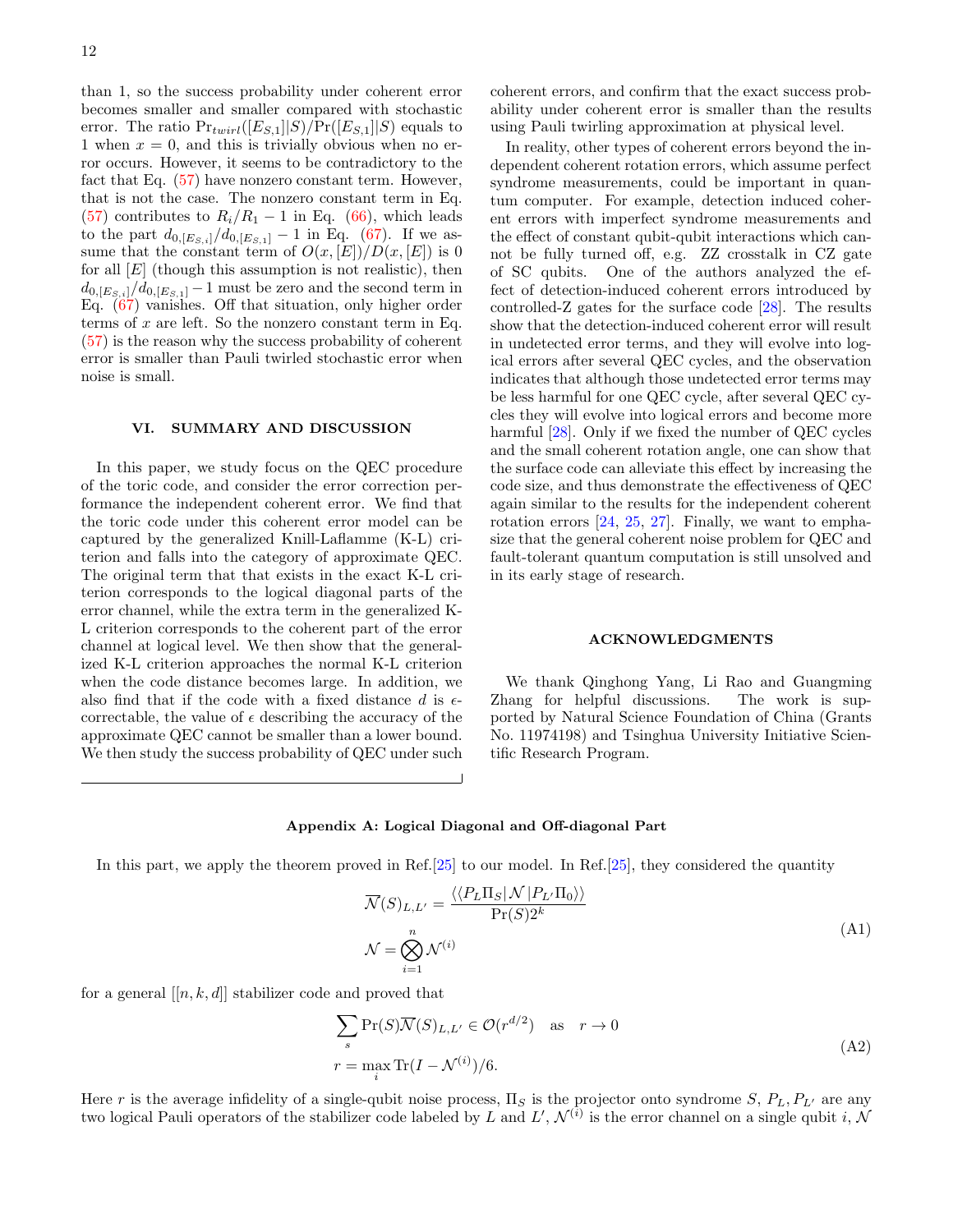is the overall error channel. The double vector  $|\cdot\rangle$  is defined as follows. For a *m*-dimensional system,  $\mathbb{C}^{m \times m}$  is the space of operators on this system. Let **B** be an arbitrary trace-orthonormal basis of  $\mathbb{C}^{m \times m}$ ,  $\text{Tr}(B_j^{\dagger}B_k) = \delta_{j,k}$  for all  $B_j, B_k \in \mathbb{B}$ . For example  $\mathbb{B}$  can be chosen as Pauli basis. We use double vector to represent operators in  $\mathbb{C}^{m \times m}$  as vectors. The base vector  $B_j \in \mathbb{B}$  is expressed as  $|B_j\rangle$ ). For any  $M \in \mathbb{C}^{m \times m}$ ,  $|M\rangle\rangle = \sum_j \text{Tr}(B_j^{\dagger}M) |B_j\rangle\rangle$ . The inner product is  $\langle M|N\rangle$  = Tr(M<sup>†</sup>N). For a quantum channel N that maps a system to another, its action on any vector  $|M\rangle$  is defined as  $\mathcal{N}|M\rangle\rangle = |\mathcal{N}(M)\rangle\rangle = \sum_{B \in \mathbb{B}_{in}} |\mathcal{N}(B)\rangle\rangle\langle\langle B|M\rangle\rangle$ , where  $\mathbb{B}_{in}$  is the trace-orthonormal basis for the input system.

In our error correction procedure, the error channel is the single qubit unitary X rotation  $\mathcal{N}(\rho) = U \rho U^{\dagger}$ , and logical qubit number is  $k = 2$ . We choose  $P_L, P_{L'}$  to be logical Pauli X operators  $X_L$  and  $X_{L'}$ , and  $L, L'$  are the logical chains. We denote the states of our system as  $|S, x\rangle$ , where S is syndrome and x is a two bit binary number that stands for logical degree of freedom  $(|S, x\rangle = X_{E_{S, max}} |0, x\rangle$ ,  $X_{E_{S, max}}$  has maximum probability under syndrome S). Then the projector  $\Pi_S$  is:

$$
\Pi_S = \sum_x |S, x\rangle \langle S, x| \,. \tag{A3}
$$

Then we obtain:

$$
\overline{\mathcal{N}}(S)_{L,L'} = \frac{1}{4 \Pr(S)} \operatorname{Tr}(\Pi_S X_L U X_{L'} \Pi_0 U^{\dagger})
$$
\n
$$
= \frac{1}{4 \Pr(S)} \operatorname{Tr}((\sum_x |S, x\rangle \langle S, x|) X_L X_{L'} \sum_{E, E'} a_E a_{E'}^* X_E (\sum_y |0, y\rangle \langle 0, y|) X_{E'})
$$
\n
$$
= \frac{1}{4 \Pr(S)} \sum_{x, y} \sum_{E, E'} \langle S, x| a_E a_{E'}^* X_{E+L+L'} |0, y\rangle \langle 0, y| X_{E'} |S, x\rangle
$$
\n
$$
= \frac{1}{4 \Pr(S)} \sum_{x, y} \sum_{E | \partial E = S, E' | \partial E' = S} a_E a_{E'}^* \langle S, x| X_{E+L+L'} |0, y\rangle \langle 0, y| X_{E'} |S, x\rangle.
$$
\n(A4)

As before, we split the summation of error chains under a particular syndrome  $\sum_{E|\partial E=S}$  to summation of logical classes  $\sum_{[J]}$  and summation of error chains in a logical class  $\sum_{E_J \in [E_{S,max}+J]}$ :

$$
\overline{\mathcal{N}}(S)_{L,L'} = \frac{1}{4 \Pr(S)} \sum_{x,y} \sum_{[J],[J']} \sum_{E_J \in [E_{S,max} + J]} \sum_{E_{J'} \in [E_{S,max} + J']} a_{E_J} a_{E_J}^* \langle S, x | X_{E_J + L + L'} | 0, y \rangle \langle 0, y | X_{E_{J'}} | S, x \rangle
$$
\n
$$
= \frac{1}{4 \Pr(S)} \sum_{x,y} \sum_{[J],[J']} \sum_{E_J \in [E_{S,max} + J]} \sum_{E_{J'} \in [E_{S,max} + J']} a_{E_J} a_{E_{J'}}^* \langle S, x | X_{J+L+L'} | S, y \rangle \langle S, y | X_{J'} | S, x \rangle.
$$
\n(A5)

Let  $L_x$  be the logical chain that corresponds to x. In the above expression, non-vanishing terms have the constrain  $X_{L_x}X_JX_LX_{L'}X_{L_y} = I, X_{L_y}X_{J'}X_{L_x} = I$ , which means  $[L_x] + [J] + [L] + [L'] + [L_y] = [0], [L_y] + [J'] + [L_x] = [0]$ . So we obtain:

$$
\overline{\mathcal{N}}(S)_{L,L'} = \frac{1}{\Pr(S)} \sum_{[J]} \sum_{E \in [E_{S,max} + J + L + L']} \sum_{E' \in [E_{S,max} + J]} a_E a_{E'}^* \n= \frac{1}{\Pr(S)} \sum_{[J]} \sum_{E \in [E_{S,max} + J + L]} \sum_{E' \in [E_{S,max} + J + L']} a_E a_{E'}^* \n\sum_{S} \Pr(S) \overline{\mathcal{N}}(S)_{L,L'} = \sum_{S} \sum_{[J]} \sum_{E \in [E_{S,max} + J + L]} \sum_{E' \in [E_{S,max} + J + L']} a_E a_{E'}^*.
$$
\n(A6)

This is the quantity considered in Ref. [\[25\]](#page-14-30). The  $L = L'$  logical diagonal terms of  $\overline{\mathcal{N}}(S)_{L,L'}$  is just the summation of the coefficients of coherent error logical diagonal term in equation [\(20\)](#page-5-1), same as the off-diagonal terms. The quantity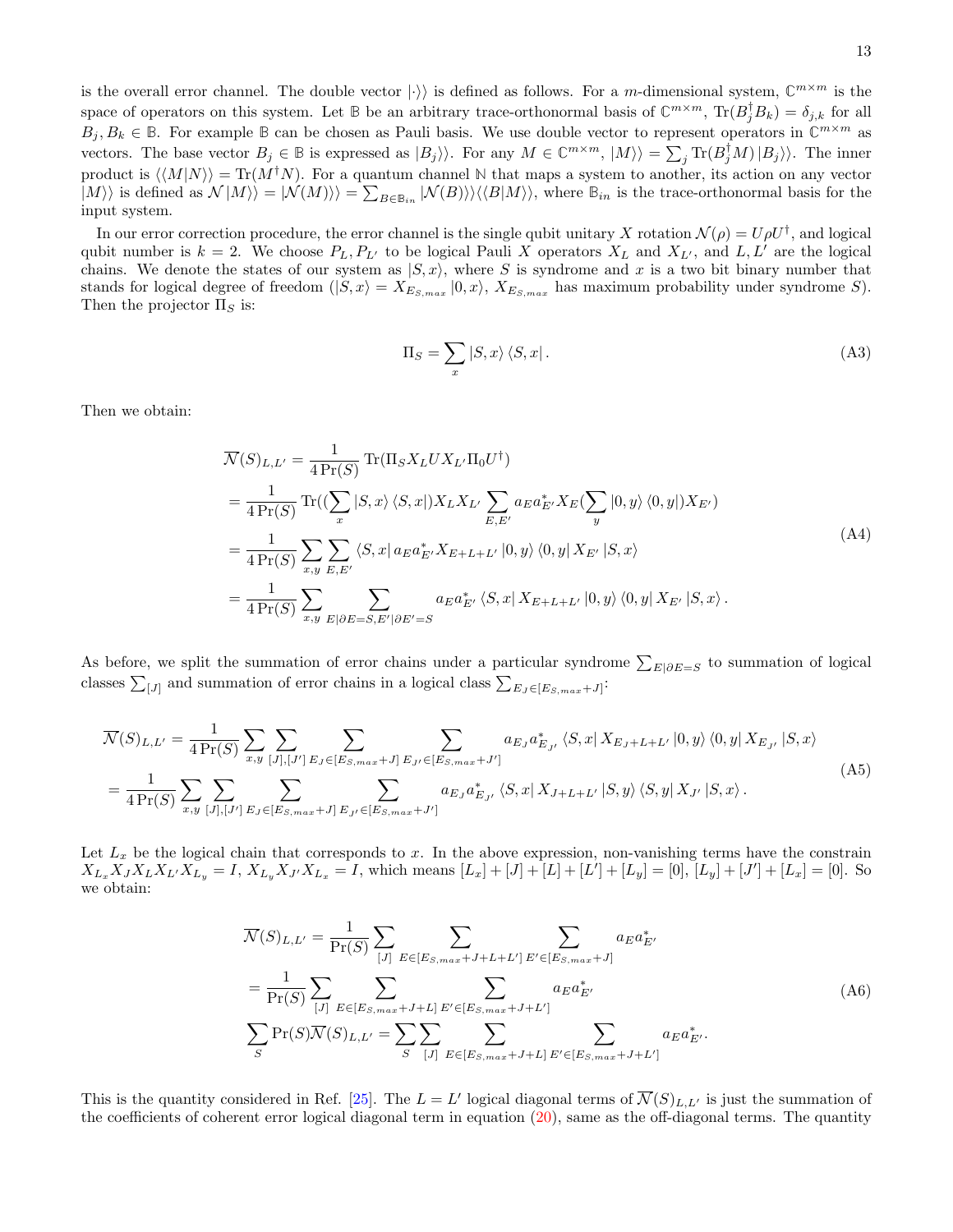$\lambda_{S,S'}$  and  $B_{S,S'}$  in section [IV](#page-5-0) can be expressed by  $\overline{\mathcal{N}}(S)_{L,L'}$ :

<span id="page-13-0"></span>
$$
\lambda_{S,S'} = \delta_{S,S'} \sum_{[L]} \sum_{E,E' \in [E_{S,max} + L]} a_{E'}^* a_E = \delta_{S,S'} \Pr(S) \overline{\mathcal{N}}(S)_{0,0}
$$
  
\n
$$
B_{S,S'} = \delta_{S,S'} \sum_{[L] \neq [0]} X_L \sum_{[J]} \sum_{E_J \in [E_{S,max} + J]} \sum_{E_{J+L} \in [E_{S,max} + J+L]} a_{E_J} a_{E_{J+L}}^* \tag{A7}
$$
  
\n
$$
= \delta_{S,S'} \Pr(S) \sum_{[L] \neq [0]} X_L \overline{\mathcal{N}}(S)_{0,L}.
$$

For our single qubit coherent error  $\mathcal{N}^{(i)}(\rho) = e^{i\theta X} \rho e^{-i\theta X}$ , the average infidelity r can be expressed in  $\theta$ . To compute  $\text{Tr}(I - \mathcal{N}^{(i)})/6$ , we choose the Pauli operators  $\{I, X, Y, Z\}/\sqrt{2}$  as the basis of  $\rho$ . An arbitrary density matrix  $\rho =$  $\frac{d}{dz}(I/\sqrt{2})+b(X/\sqrt{2})+c(Y/\sqrt{2})+d(Z/\sqrt{2})$  can be written in vector form as  $|\rho\rangle = a(I/\sqrt{2})+b(X/\sqrt{2})+c(Y/\sqrt{2})+d(Z/\sqrt{2})$  $d\left(Z/\sqrt{2}\right)$ . We can compute the matrix elements of  $\mathcal{N}^{(i)}$  in Pauli basis. Since  $\mathcal{N}^{(i)}(I/\sqrt{2}) = e^{i\theta X}(I/\sqrt{2})e^{-i\theta X} = I/\sqrt{2}$ , we have:

$$
|\mathcal{N}^{(i)}(I/\sqrt{2})\rangle\rangle = |I/\sqrt{2}\rangle\rangle.
$$
 (A8)

Similarly:

$$
|N^{(i)}(X/\sqrt{2})\rangle\rangle = |X/\sqrt{2}\rangle\rangle
$$
  
\n
$$
|N^{(i)}(Y/\sqrt{2})\rangle\rangle = \cos 2\theta |Y/\sqrt{2}\rangle\rangle - \sin 2\theta |Z/\sqrt{2}\rangle\rangle
$$
  
\n
$$
|N^{(i)}(Z/\sqrt{2})\rangle\rangle = \cos 2\theta |Z/\sqrt{2}\rangle\rangle + \sin 2\theta |Y/\sqrt{2}\rangle\rangle.
$$
 (A9)

Thus the average infidelity is:

$$
r = \text{Tr}(I - \mathcal{N}^{(i)})/6 = \frac{1 - \cos 2\theta}{3}.
$$
 (A10)

Obviously  $0 \le r \le 2/3$ . From the result of reference [\[25\]](#page-14-30) we know that for the logical off-diagonal  $L \ne L'$  term:

$$
\sum_{S} \Pr(S)\overline{\mathcal{N}}(S)_{L,L'} \in \mathcal{O}(r^{d/2}) \quad \text{as} \quad r \to 0. \tag{A11}
$$

Expressed in  $\theta$ :

$$
\sum_{S} \Pr(S)\overline{\mathcal{N}}(S)_{L,L'} \in \mathcal{O}(\theta^d) \quad \text{as} \quad \theta \to 0. \tag{A12}
$$

For the logical diagonal term, we have:

$$
\sum_{S} \Pr(S)\overline{N}(S)_{L,L} = \sum_{S} \Pr(S)\overline{N}(S)_{0,0}
$$
\n
$$
= \sum_{S} \sum_{[J]} \sum_{E \in [E_{S,max} + J]} \sum_{E' \in [E_{S,max} + J]} a_E a_{E'}^*
$$
\n
$$
= \sum_{S} \sum_{[J]} \Pr([J], S) = 1
$$
\n(A13)

In our system, the averaged logical diagonal elements  $\sum_{S} Pr(S) \overline{\mathcal{N}}(S)_{L,L}$  will always be equal to 1. So we have the conclusion that when  $\theta$  is small, the syndrome averaged logical off-diagonal elements  $\sum_S \Pr(S)\overline{\mathcal{N}}(S)_{L,L'}$  decays exponentially faster that logical diagonal elements  $\sum_{S} Pr(S) \overline{\mathcal{N}}(S)_{L,L}$  with respect to code distance d, the ratio of them scales as  $\mathcal{O}(\theta^d)$ . This result implies that for small noise and large error distance  $\Delta(*+\mathcal{B},\Lambda)$  approaches 0 and the generalized K-L criterion  $(29)$  approaches the normal K-L criterion  $(25)$ .

In addition, we note that this result justifies our choice to measure the logical error with fidelity. Generally, the diamond norm distance is needed to measure the influence of coherent error, because it intakes the logical off-diagonal contribution [\[24\]](#page-14-14), as fidelity only contains logical diagonal terms. But with the fact that logical off-diagonal terms are negligible to logical diagonal terms, we expect that the difference between diamond norm and logical infidelity is also negligible, and the effect of coherent error is well characterised by logical infidelity [\[25\]](#page-14-30).